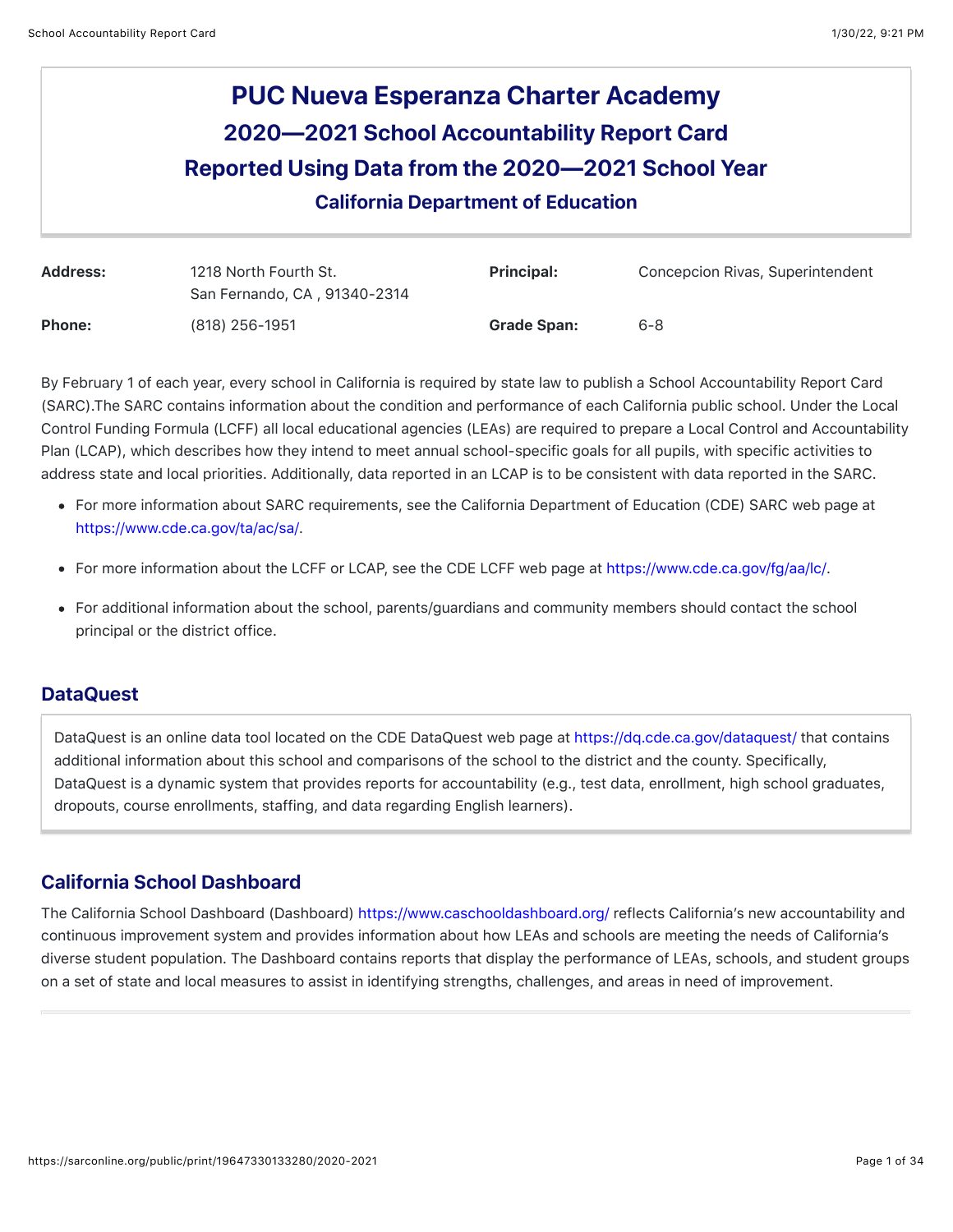## **About This School**

### Concepcion Rivas, Superintendent

Principal, PUC Nueva Esperanza Charter Academy

#### About Our School

This year provides yet another opportunity for PUC NECA to be a positive impact on the community. With ten years in the community, we have built strong relationships with our students and their families. We are very fortunate to have multiple generations of family members attend our school. The small charter school setting allows for staff to know our students well and support them effectively both in behavior and academics. Despite the challenges created with Distance Learning last year, the school continued to be committed to every student's education. We also worked diligently to ensure that every family had what they needed in order for their student to be engaged daily in our instructional program. As we return to campus this school year, we are focused on identifying academic and behavioral needs for each student and adjusting instruction as well as our programming to meet those needs.

### Contact

PUC Nueva Esperanza Charter Academy 1218 North Fourth St. San Fernando, CA 91340-2314

Phone: [\(818\) 256-1951](tel:(818)%20256-1951) Email: [c.rivas@pucschools.org](mailto:c.rivas@pucschools.org)

## Contact Information (School Year 2021—2022)

## District Contact Information (School Year 2021 —2022)

| <b>District Name</b>  | Los Angeles Unified    |
|-----------------------|------------------------|
| <b>Phone Number</b>   | (213) 241-1000         |
| <b>Superintendent</b> | Reilly, Megan          |
| <b>Email Address</b>  | megan.reilly@lausd.net |
| Website               | www.lausd.net          |
|                       |                        |

### School Contact Information (School Year 2021 —2022)

| <b>School Name</b>   | <b>PUC Nueva Esperanza Charter</b><br>Academy |
|----------------------|-----------------------------------------------|
| <b>Street</b>        | 1218 North Fourth St.                         |
| City, State, Zip     | San Fernando, CA, 91340-2314                  |
| <b>Phone Number</b>  | (818) 256-1951                                |
| <b>Principal</b>     | Concepcion Rivas, Superintendent              |
| <b>Email Address</b> | c.rivas@pucschools.org                        |
| Website              | https://www.pucschools.org/neca/              |
| County-              | 19647330133280                                |
| District-School      |                                               |
| (CDS) Code           |                                               |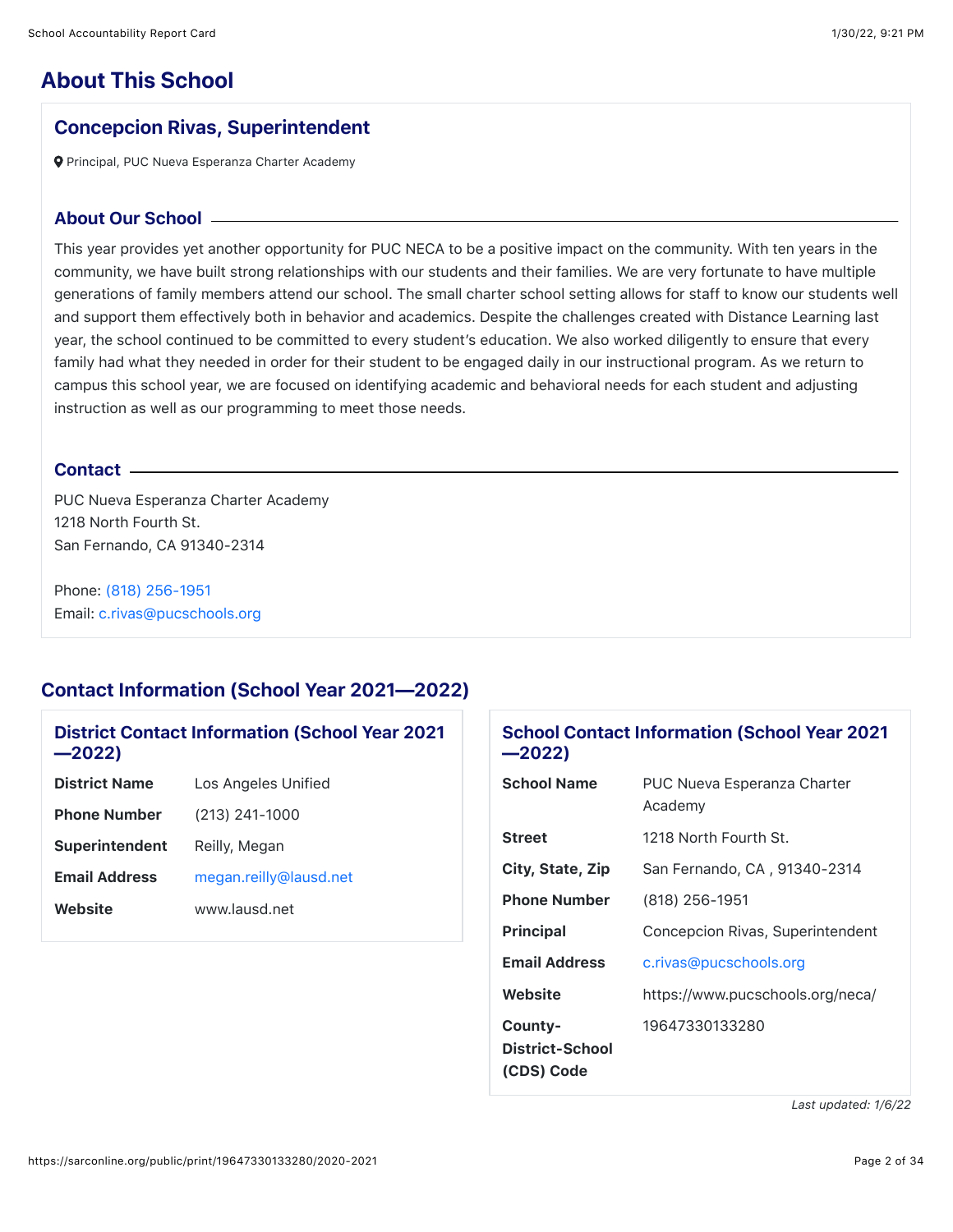## School Description and Mission Statement (School Year 2021—2022)

PUC Nueva Esperanza Charter Academy, founded in 2009, is an independent public charter school sponsored by the Los Angeles Unified School District. It is the fourth middle school that Partnerships to Uplift Communities (PUC) started in the Northeast San Fernando Valley. The school was established, by Dr. Jacqueline Elliot, as a response to the community and the need for a charter alternative to the existing public middle schools serving the Northeast San Fernando Valley. In the Fall of 2011, PUC NECA moved to an independent facility on 1218 Fourth St, San Fernando, CA 91340, where the campus is currently located.

PUC NECA is situated in an urban area within the Northeast San Fernando Valley on the outskirts of Los Angeles County. The San Fernando area is characterized with low-achieving schools and with average English and Math scores in Orange on the California Dashboard. In the school community the bulk of our parents are first-generation immigrants and 18.4% percent of our parents within the school community reported not having finished high school. 97% of the students at NECA report their ethnicity as Hispanic or Latino with the next largest racial group being 0.8 percent of students as White, and 0.5 % American Indian or Alaskan Native and 0.8% not reported. NECA qualifies for the Community Eligibility Provision (CEP) which allows all of our students to receive breakfast and lunch at no cost to families.

We believe it is the responsibility of the school with the families to identify the strengths and talents of every student and to support their individual development. At PUC NECA, we believe in the potential of every student. By building positive relationships with all stakeholders and implementing an equitable educational program, we strive to equip students with the critical thinking skills and emotional intelligence needed to thrive in high school and beyond. In order to maximize the effectiveness of those programs, PUC NECA aligns the school's mission to PUC's three Commitments ensuring that students graduate as leaders, citizens and scholars in order to be prepared for college and career success.

As we have transitioned back to campus we continue to be committed to the whole child's success. In an effort to support the social emotional well-being of all students, we have incorporated the use of SEL curriculum weekly during our Advisory class. We have also added an Associate Marriage and Family Therapist (AMFT) to our staff. This individual meets with our students with highest emotional need and is in addition to our two clinical counselors available to support students. In the classroom, we have continued to have a second adult present to assist the teacher with the delivery of instruction. These individuals support with small group learning opportunities as well as the overall effectiveness of the daily classroom routine.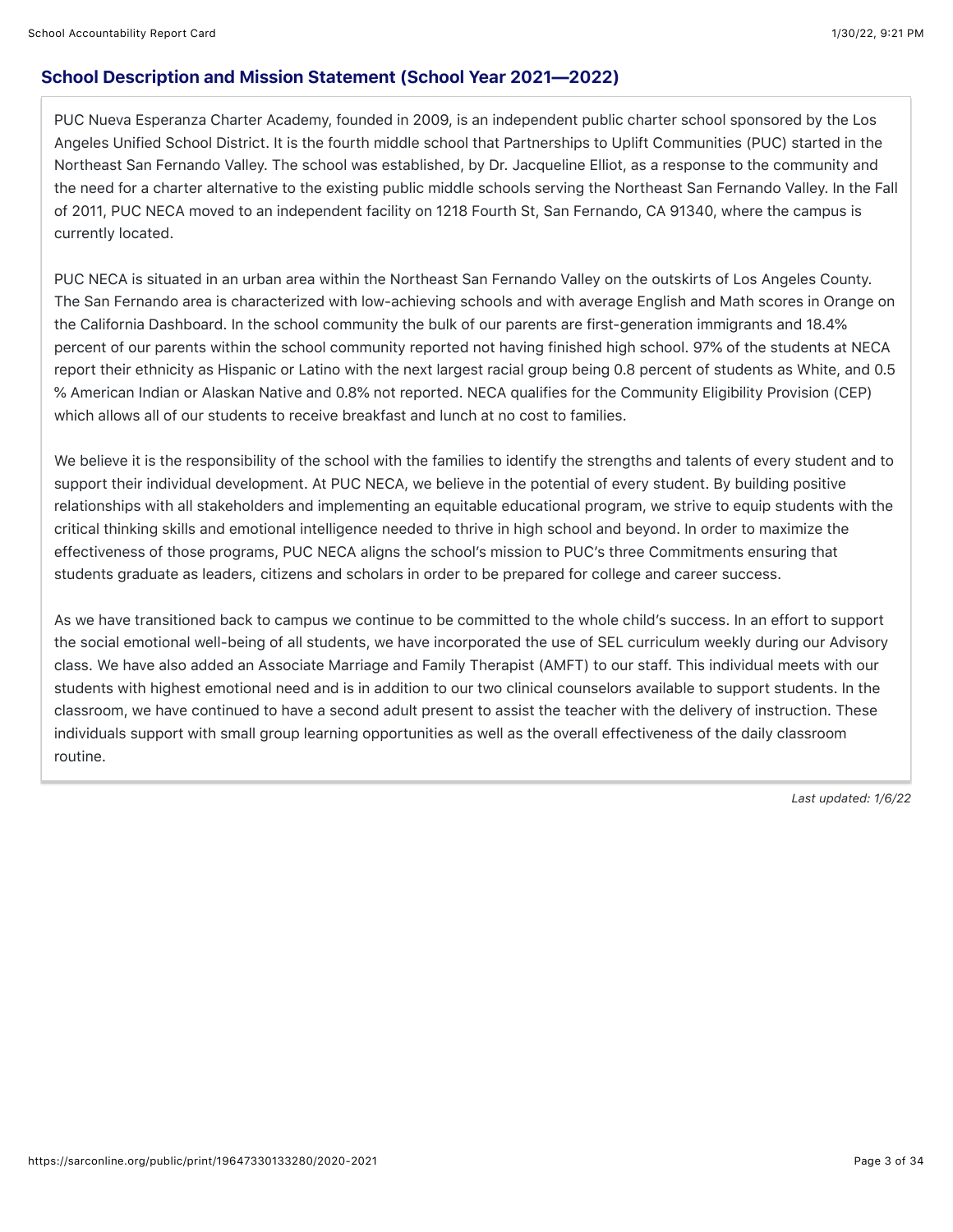## Student Enrollment by Grade Level (School Year 2020—2021)

| <b>Grade Level</b>      | <b>Number of Students</b> |
|-------------------------|---------------------------|
| Grade 6                 | 105                       |
| Grade 7                 | 117                       |
| Grade 8                 | 120                       |
| <b>Total Enrollment</b> | 342                       |



## Student Enrollment by Student Group (School Year 2020—2021)

| <b>Student Group</b>                       | <b>Percent of Total</b><br><b>Enrollment</b> |
|--------------------------------------------|----------------------------------------------|
| Female                                     | 45.90%                                       |
| Male                                       | 54.10%                                       |
| Non-Binary                                 | 0.00%                                        |
| American Indian or Alaska<br><b>Native</b> | 0.60%                                        |
| Asian                                      | 0.00%                                        |
| <b>Black or African American</b>           | 0.00%                                        |
| Filipino                                   | 0.00%                                        |
| Hispanic or Latino                         | 97.10%                                       |
| Native Hawaiian or Pacific<br>Islander     | 0.00%                                        |
| Two or More Races                          | $0.00\%$                                     |
| White                                      | 0.90%                                        |

| <b>Student Group (Other)</b>       | <b>Percent of Total</b><br><b>Enrollment</b> |
|------------------------------------|----------------------------------------------|
| English Learners                   | 17.30%                                       |
| Foster Youth                       | 0.30%                                        |
| <b>Homeless</b>                    | $0.00\%$                                     |
| Migrant                            | $0.00\%$                                     |
| Socioeconomically<br>Disadvantaged | 93.60%                                       |
| <b>Students with Disabilities</b>  | 14.30%                                       |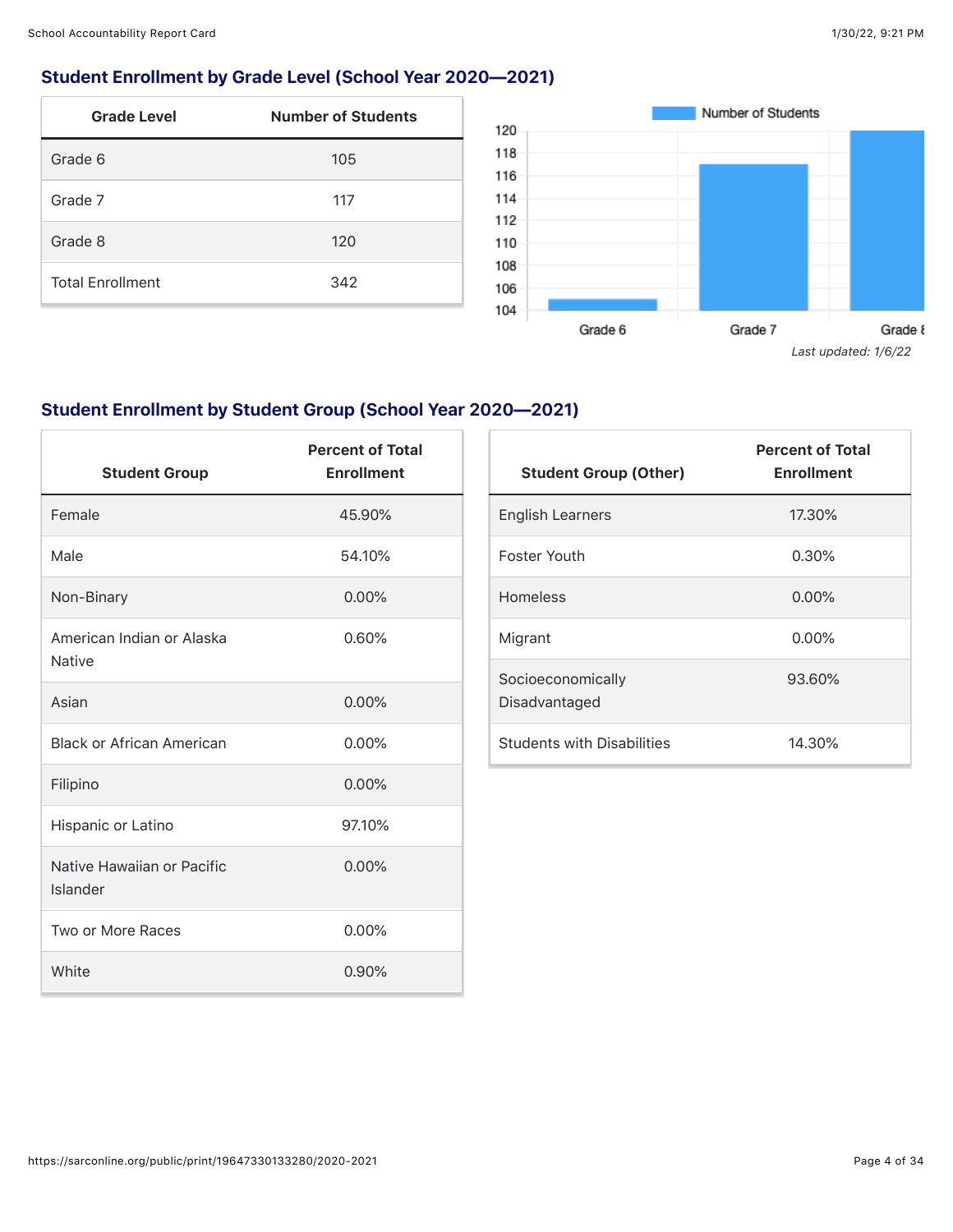## **A. Conditions of Learning**

## State Priority: Basic

The SARC provides the following information relevant to the State priority: Basic (Priority 1):

- Degree to which teachers are appropriately assigned and fully credentialed in the subject area and for the pupils they are teaching;
- Pupils have access to standards-aligned instructional materials; and
- School facilities are maintained in good repair

## Teacher Preparation and Placement (School Year 2020—2021)

| <b>Authorization/Assignment</b>                                                                    | <b>School</b><br><b>Number</b> | <b>School</b><br>Percent | <b>District</b><br><b>Number</b> | <b>District</b><br>Percent | <b>State</b><br><b>Number</b> | <b>State</b><br>Percent |
|----------------------------------------------------------------------------------------------------|--------------------------------|--------------------------|----------------------------------|----------------------------|-------------------------------|-------------------------|
| Fully (Preliminary or Clear) Credentialed for Subject and<br>Student Placement (properly assigned) |                                |                          |                                  |                            |                               |                         |
| Intern Credential Holders Properly Assigned                                                        |                                |                          |                                  |                            |                               |                         |
| Teachers Without Credentials and Misassignments<br>("ineffective" under ESSA)                      |                                |                          |                                  |                            |                               |                         |
| Credentialed Teachers Assigned Out-of-Field ("out-of-<br>field" under ESSA)                        |                                |                          |                                  |                            |                               |                         |
| Unknown                                                                                            |                                |                          |                                  |                            |                               |                         |
| <b>Total Teaching Positions</b>                                                                    |                                |                          |                                  |                            |                               |                         |

Note: The data in this table is based on Full Time Equivalent (FTE) status. One FTE equals one staff member working full time; one FTE could also represent two staff members who each work 50 percent of full time. Additionally, an assignment is defined as a position that an educator is assigned to based on setting, subject, and grade level. An authorization is defined as the services that an educator is authorized to provide to students.

*Last updated:*

## Teachers Without Credentials and Misassignments (School Year 2020—2021)

| <b>Authorization/Assignment</b> | <b>Number</b> |
|---------------------------------|---------------|
| <b>Permits and Waivers</b>      |               |
| Misassignments                  |               |
| <b>Vacant Positions</b>         |               |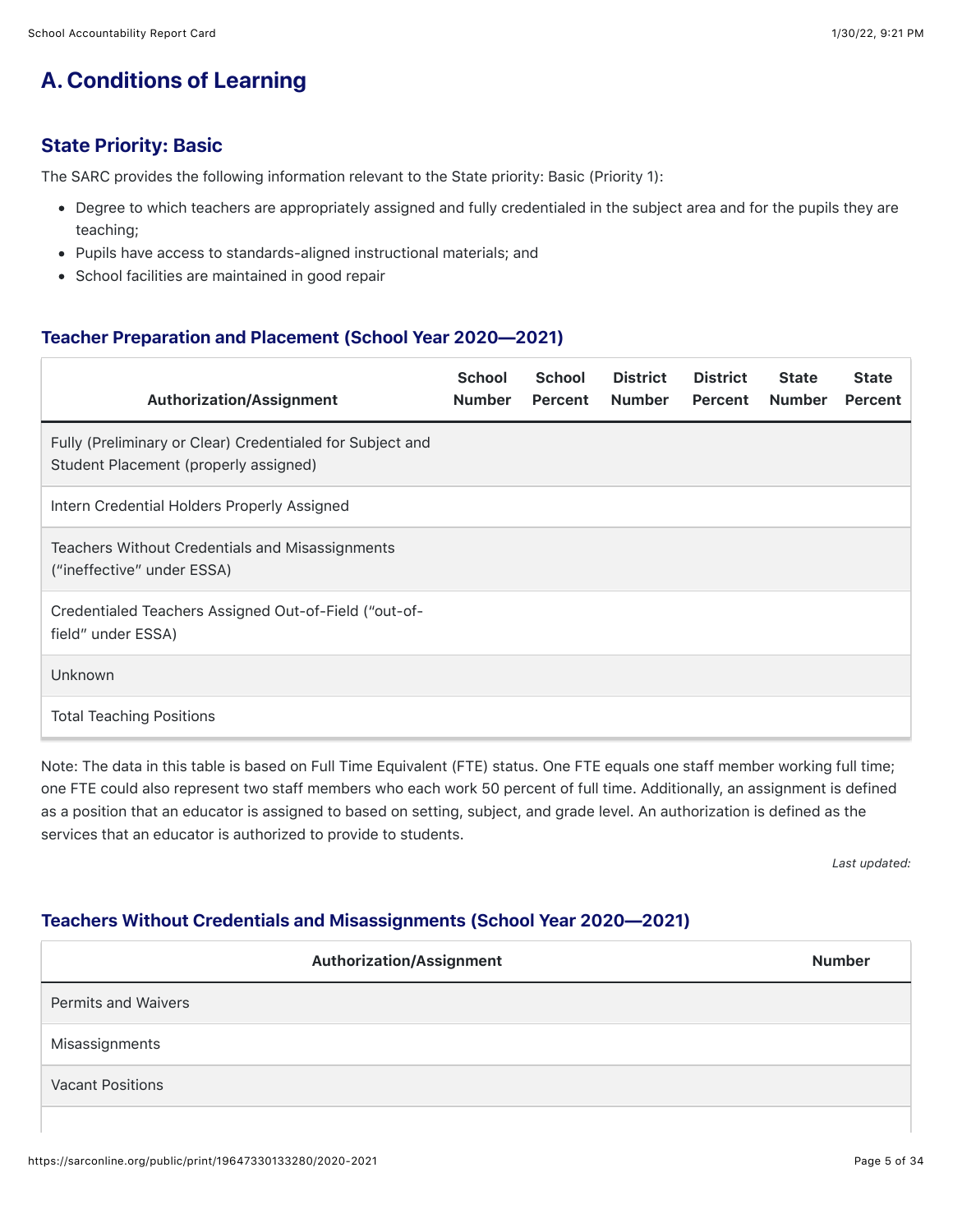### Total Teachers Without Credentials and Misassignments

*Last updated:*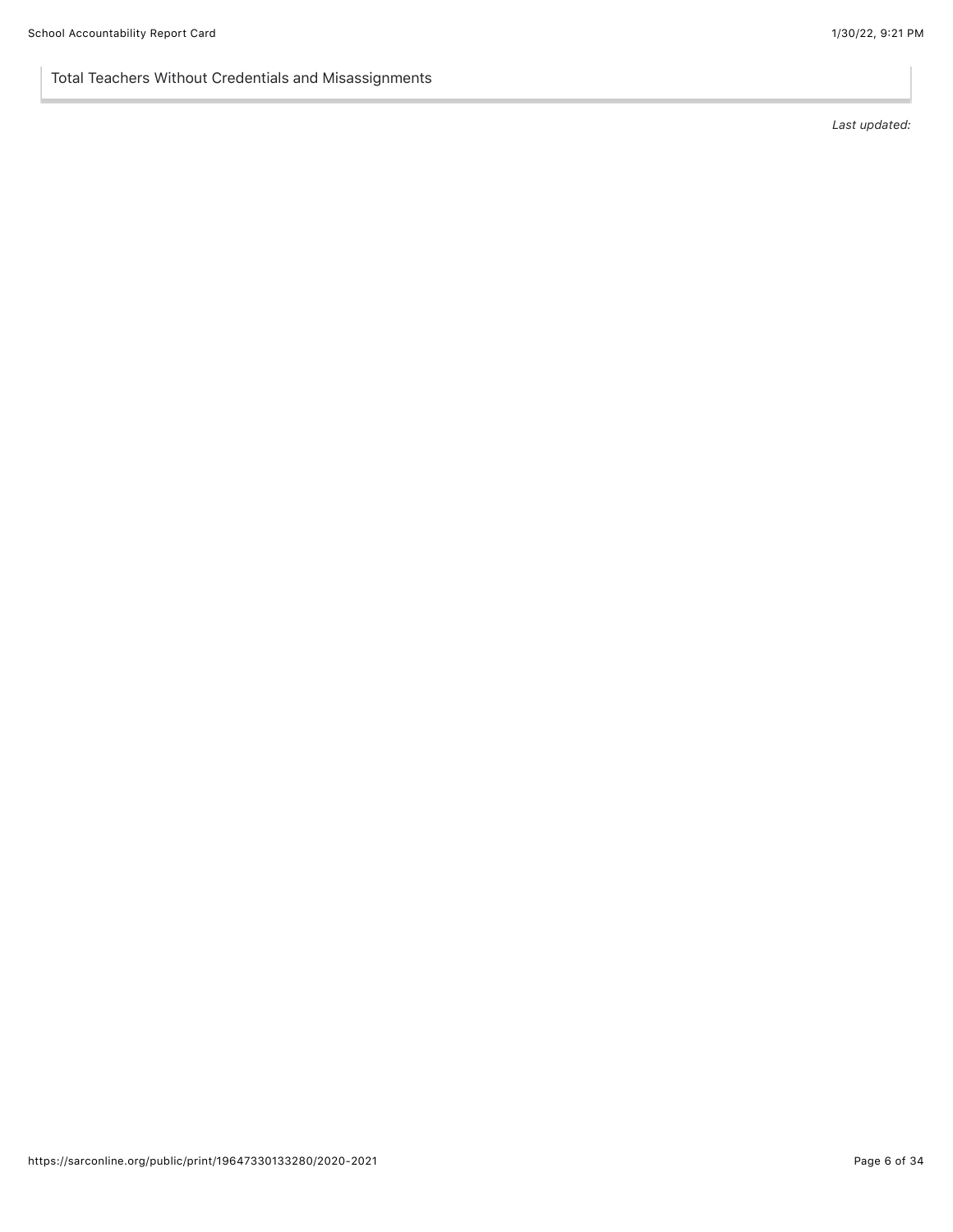## Credentialed Teachers Assigned Out-of-Field (considered "out-of-field" under ESSA) (School Year 2020—2021)

| <b>Indicator</b>                                       | <b>Number</b> |
|--------------------------------------------------------|---------------|
| Credentialed Teachers Authorized on a Permit or Waiver |               |
| <b>Local Assignment Options</b>                        |               |
| <b>Total Out-of-Field Teachers</b>                     |               |

*Last updated:*

## Class Assignments (School Year 2020—2021)

| Indicator                                                                                                                                           | Percent       |
|-----------------------------------------------------------------------------------------------------------------------------------------------------|---------------|
| Misassignments for English Learners (a percentage of all the classes with English learners taught by teachers that<br>are misassigned)              |               |
| No credential, permit or authorization to teach (a percentage of all the classes taught by teachers with no record<br>of an authorization to teach) |               |
|                                                                                                                                                     | Last updated: |

Note: For more information refer to the Updated Teacher Equity Definitions web page at https://www.cde.ca.gov/pd/ee/teacherequitydefinitions.asp.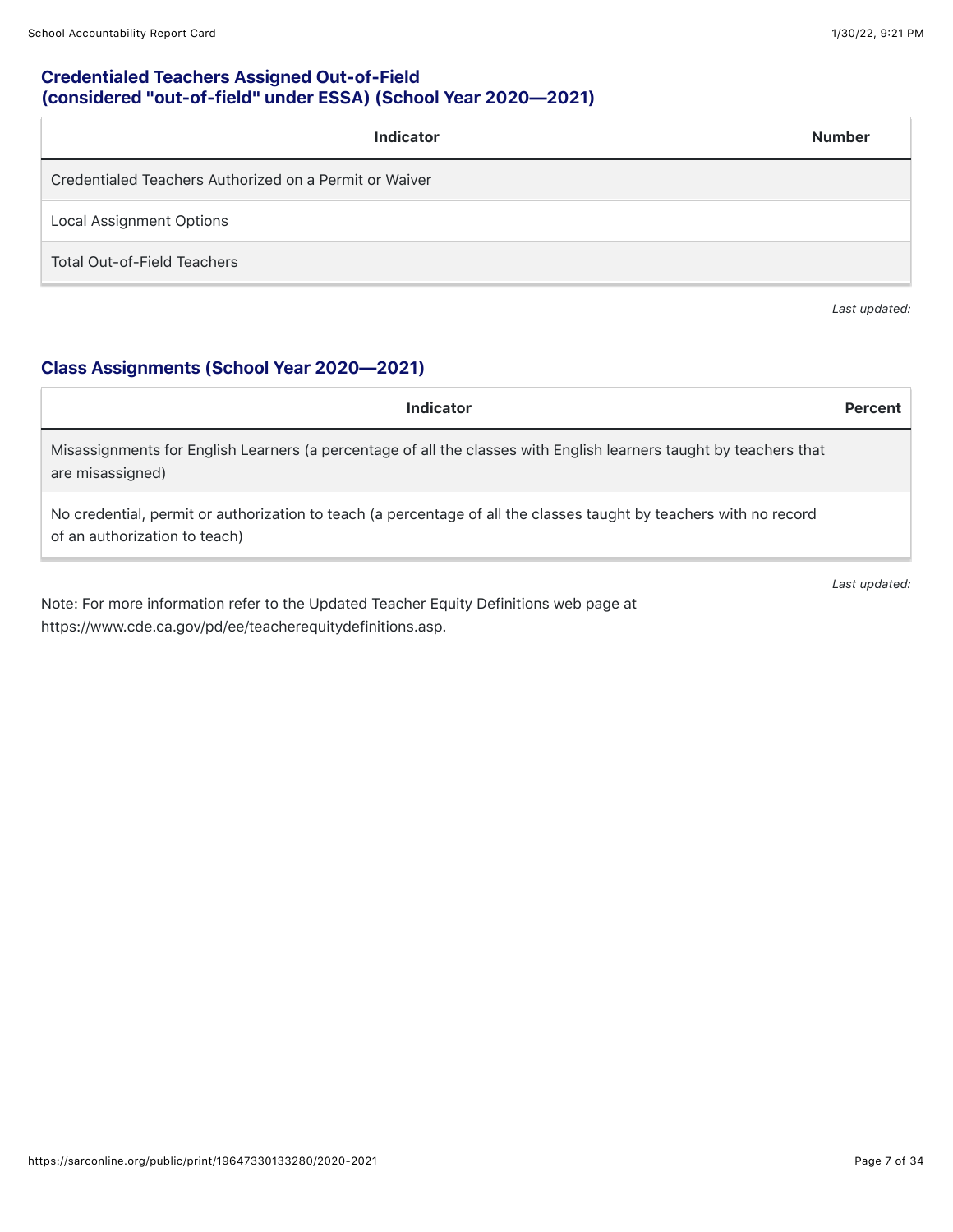### Quality, Currency, Availability of Textbooks and Other Instructional Materials (School Year 2021—2022)

Year and month in which the data were collected: December 2021

We provide a variety of resources for our students. While we do not have specific textbooks used in each content, other than Math, teachers use vetted curriculum both online and print for each subject area. Our English department incorporates different novels at each grade level as well. We also use supporting programs such as iReady and NWEA MAP to collect data at regular intervals to monitor student progress.

| <b>Subject</b>            | <b>Textbooks and Other Instructional</b><br><b>Materials/year of Adoption</b>                                                                                                                                                                                                                                | <b>From Most</b><br>Recent<br><b>Adoption?</b> | <b>Percent Students Lacking</b><br><b>Own Assigned Copy</b> |
|---------------------------|--------------------------------------------------------------------------------------------------------------------------------------------------------------------------------------------------------------------------------------------------------------------------------------------------------------|------------------------------------------------|-------------------------------------------------------------|
| Reading/Language<br>Arts  | Title: iReady Reading, Subject: Reading, Year of<br>Adoption, 2017<br>Title: Engage New York, Subject: Reading<br>Novels:<br>6th:<br>The Lightning Thief<br>Bud, Not Buddy<br>A World without Fish<br>7th:<br>Inside Out and Back Again<br>Esperanza Rising<br>A Long Walk to Water<br>8th:<br>The Outsiders | Yes                                            | $0\%$                                                       |
|                           | The Skin I'm In<br>Unbroken                                                                                                                                                                                                                                                                                  |                                                |                                                             |
| <b>Mathematics</b>        | Title: Big Ideas, Subject: Math 6-8, Date of<br>Adoption: 2021<br>Title: iReady, Subject: Math 6-8, Date of<br>Adoption: 2017                                                                                                                                                                                | Yes                                            | $0\%$                                                       |
| Science                   | Title: Amplify, Subject: Science 6-8, Date of<br>Adoption: 2018                                                                                                                                                                                                                                              | Yes                                            | $0\%$                                                       |
| History-Social<br>Science | Title: History Alive-TCI, Subject: History for<br>Grades 6-8, Date of Adoption: 2011<br>Title: DBQ Project, Subject: History for Grades<br>6-8, Date of Adoption: 2011                                                                                                                                       | No                                             | $0\%$                                                       |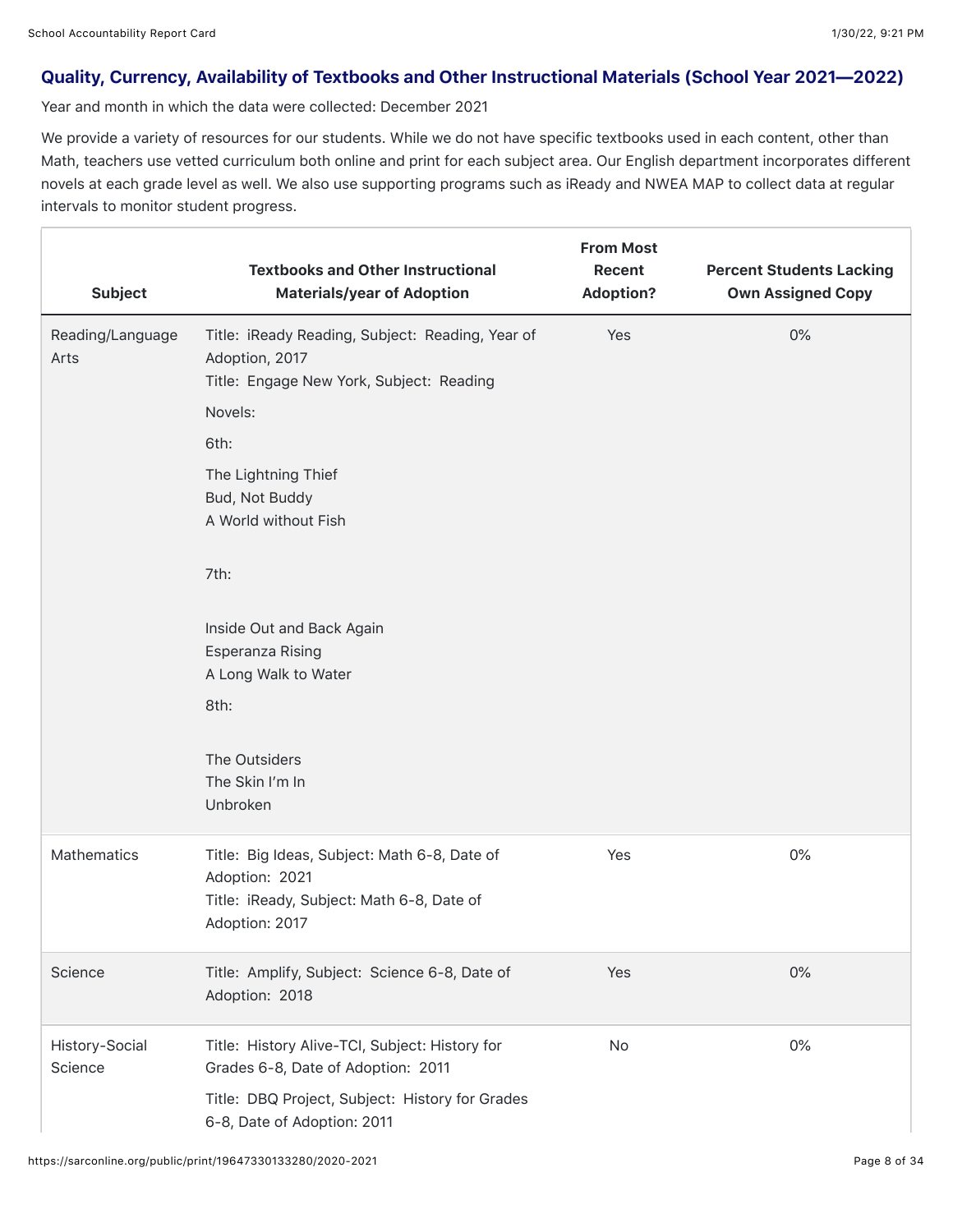| Foreign Language                       |     | $0\%$ |
|----------------------------------------|-----|-------|
| Health                                 |     | $0\%$ |
| Visual and<br>Performing Arts          |     | $0\%$ |
| Science Lab Eqpmt N/A<br>(Grades 9-12) | N/A | $0\%$ |

Note: Cells with N/A values do not require data.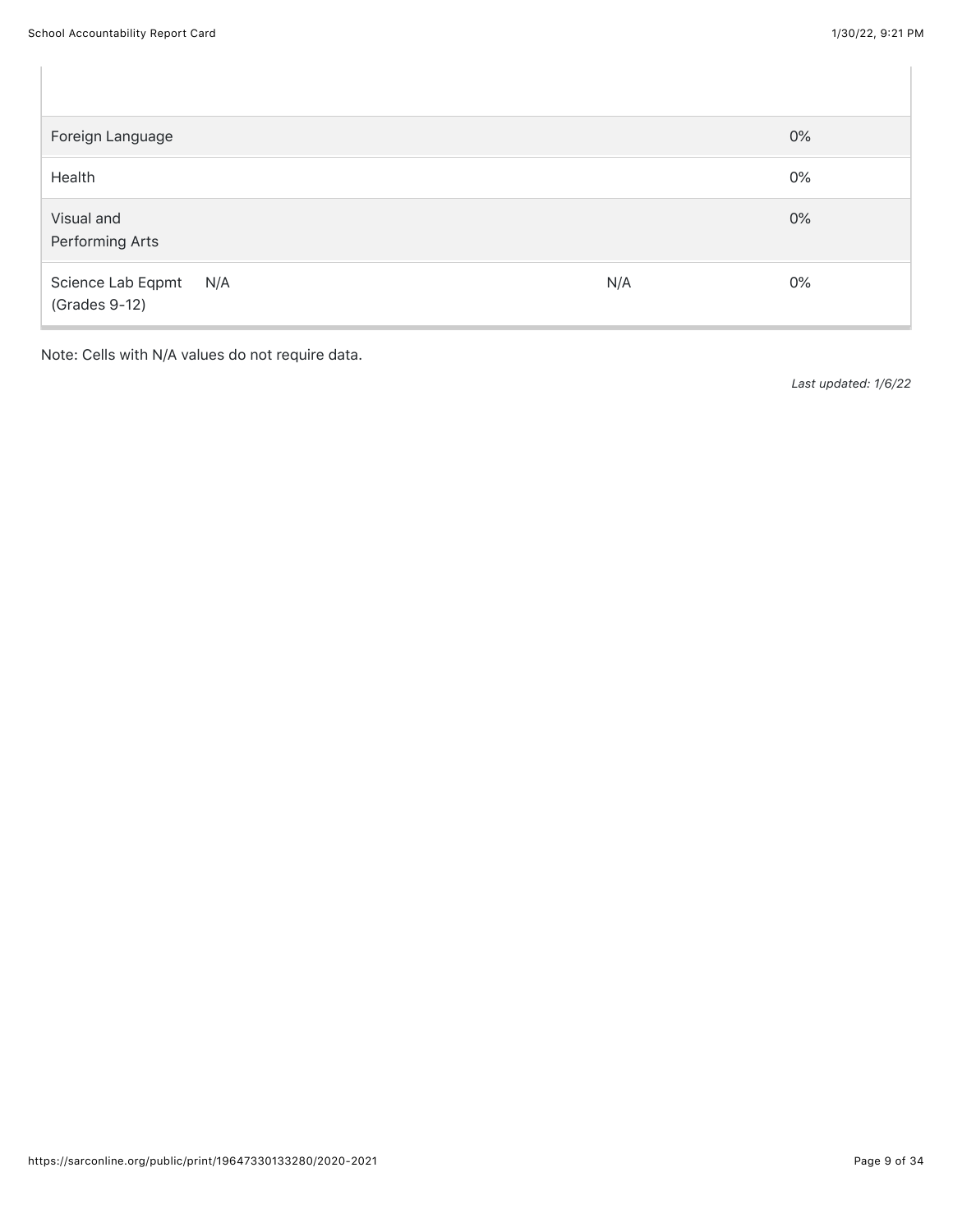## School Facility Conditions and Planned Improvements

PUC Schools takes great efforts to ensure that all schools are clean, disinfected, safe, and functional. To assist in this effort, PUC Schools uses a facility survey instrument developed by the State of California OPSC to evaluate facilities on an annual basis.

Maintenance and Repair:

Facilities Technicians ensure that necessary repairs to keep the school in good working order are completed in a timely manner. A work order process is used to ensure efficient service metrics and that emergency repairs are given the highest priority. The Facilities Director manages this process centrally.

Cleaning Process and Schedule:

PUC Schools adopted cleaning standards for all schools in the organization to ensure a healthy learning environment. The Facilities Director establishes cleanliness standards and works with school site staff to develop cleaning schedules to ensure a clean and safe school.

Environmental Health and Safety:

The Facilities Coordinator performs monthly site inspections of each school to observe, detect, mitigate, and eliminate hazards that may contribute to illness or injury. An Injury and Illness Prevention Plan was adopted by the governing board of PUC Schools and is implemented by the CEO.

*Last updated: 1/11/22*

## School Facility Good Repair Status

Using the most recently collected Facility Inspection Tool (FIT) data (or equivalent), provide the following:

- Determination of repair status for systems listed
- Description of any needed maintenance to ensure good repair
- The year and month in which the data were collected
- The rate for each system inspected
- The overall rating

### Year and month of the most recent FIT report: December 2021

| <b>System Inspected</b>                                             | Rating | <b>Repair Needed and Action Taken or Planned</b>                                  |
|---------------------------------------------------------------------|--------|-----------------------------------------------------------------------------------|
| <b>Systems:</b> Gas Leaks, Mechanical/HVAC, Sewer                   | Good   | Implemented HVAC sanitation of the airstream and<br>continue with MERV-13 filters |
| <b>Interior: Interior Surfaces</b>                                  | Good   |                                                                                   |
| <b>Cleanliness:</b> Overall Cleanliness, Pest/Vermin<br>Infestation | Good   |                                                                                   |
| <b>Electrical: Electrical</b>                                       | Good   |                                                                                   |
| <b>Restrooms/Fountains: Restrooms, Sinks/Fountains</b>              | Good   | Placed hand washing stations by eating area.                                      |
| Safety: Fire Safety, Hazardous Materials                            | Good   |                                                                                   |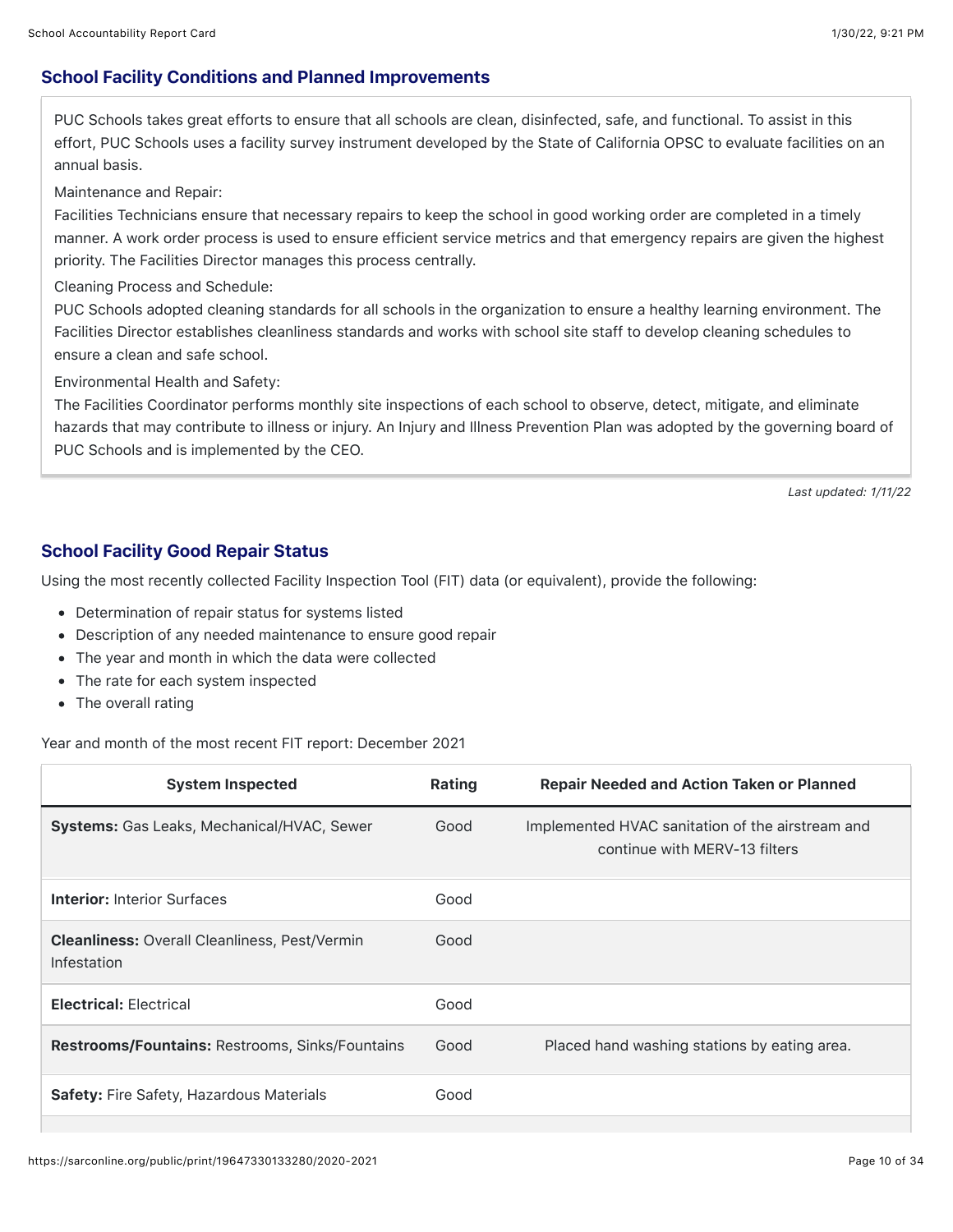| <b>Structural: Structural Damage, Roofs</b> | Good |                                                             |
|---------------------------------------------|------|-------------------------------------------------------------|
| <b>External: Playground/School Grounds,</b> | Good | Upgraded all perimeter lights to improve the visibility and |
| Windows/Doors/Gates/Fences                  |      | save energy.                                                |

## Overall Facility Rate

Year and month of the most recent FIT report: December 2021

Overall Rating Good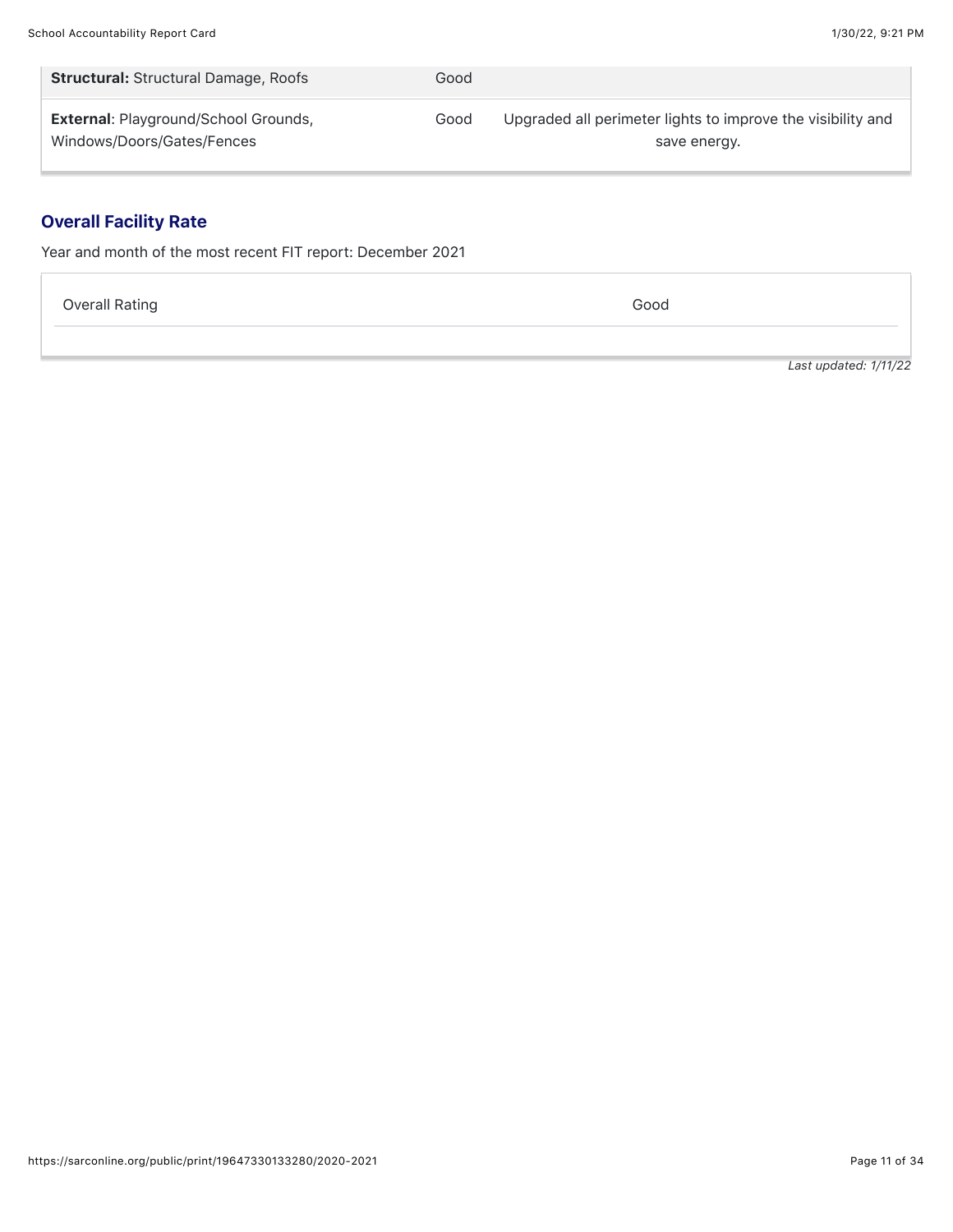## **B. Pupil Outcomes**

## State Priority: Pupil Achievement

The SARC provides the following information relevant to the State priority: Pupil Achievement (Priority 4):

• Statewide assessments (i.e., California Assessment of Student Performance and Progress [CAASPP] System includes the Smarter Balanced Summative Assessments for students in the general education population and the California Alternate Assessments [CAAs] for English language arts/literacy [ELA] and mathematics given in grades three through eight and grade eleven. Only eligible students may participate in the administration of the CAAs. CAAs items are aligned with alternate achievement standards, which are linked with the Common Core State Standards [CCSS] for students with the most significant cognitive disabilities).

The CAASPP System encompasses the following assessments and student participation requirements:

1. Smarter Balanced Summative Assessments and CAAs for ELA in grades three through eight and grade eleven.

2. Smarter Balanced Summative Assessments and CAAs for mathematics in grades three through eight and grade eleven.

3. California Science Test (CAST) and CAAs for Science in grades five, eight, and once in high school (i.e., grade ten, eleven, or twelve).

### SARC Reporting in the 2020–2021 School Year Only

Where the most viable option, LEAs were required to administer the statewide summative assessments for ELA and mathematics. Where a statewide summative assessment was not the most viable option for the LEA (or for one or more grade-level[s] within the LEA) due to the pandemic, LEAs were allowed to report results from a different assessment that met the criteria established by the State Board of Education (SBE) on March 16, 2021. The assessments were required to be:

- Aligned with CA CCSS for ELA and mathematics;
- Available to students in grades 3 through 8, and grade 11; and
- Uniformly administered across a grade, grade span, school, or district to all eligible students.
- Options: Note that the CAAs could only be administered in-person following health and safety requirements. If it was not viable for the LEA to administer the CAAs in person with health and safety guidelines in place, the LEA was directed to not administer the tests. There were no other assessment options available for the CAAs. Schools administered the Smarter Balanced Summative Assessments for ELA and mathematics, other assessments that meet the SBE criteria, or a combination of both, and they could only choose one of the following:
	- Smarter Balanced ELA and mathematics summative assessments;
	- Other assessments meeting the SBE criteria; or
	- Combination of Smarter Balanced ELA and mathematics summative assessments and other assessments.
- College and Career Ready: The percentage of students who have successfully completed courses that satisfy the requirements for entrance to the University of California and the California State University, or career technical education sequences or programs of study.

## CAASPP Test Results in ELA and Mathematics for All Students Grades Three through Eight and Grade Eleven taking and completing a state-administered assessment Percentage of Students Meeting or Exceeding the State Standard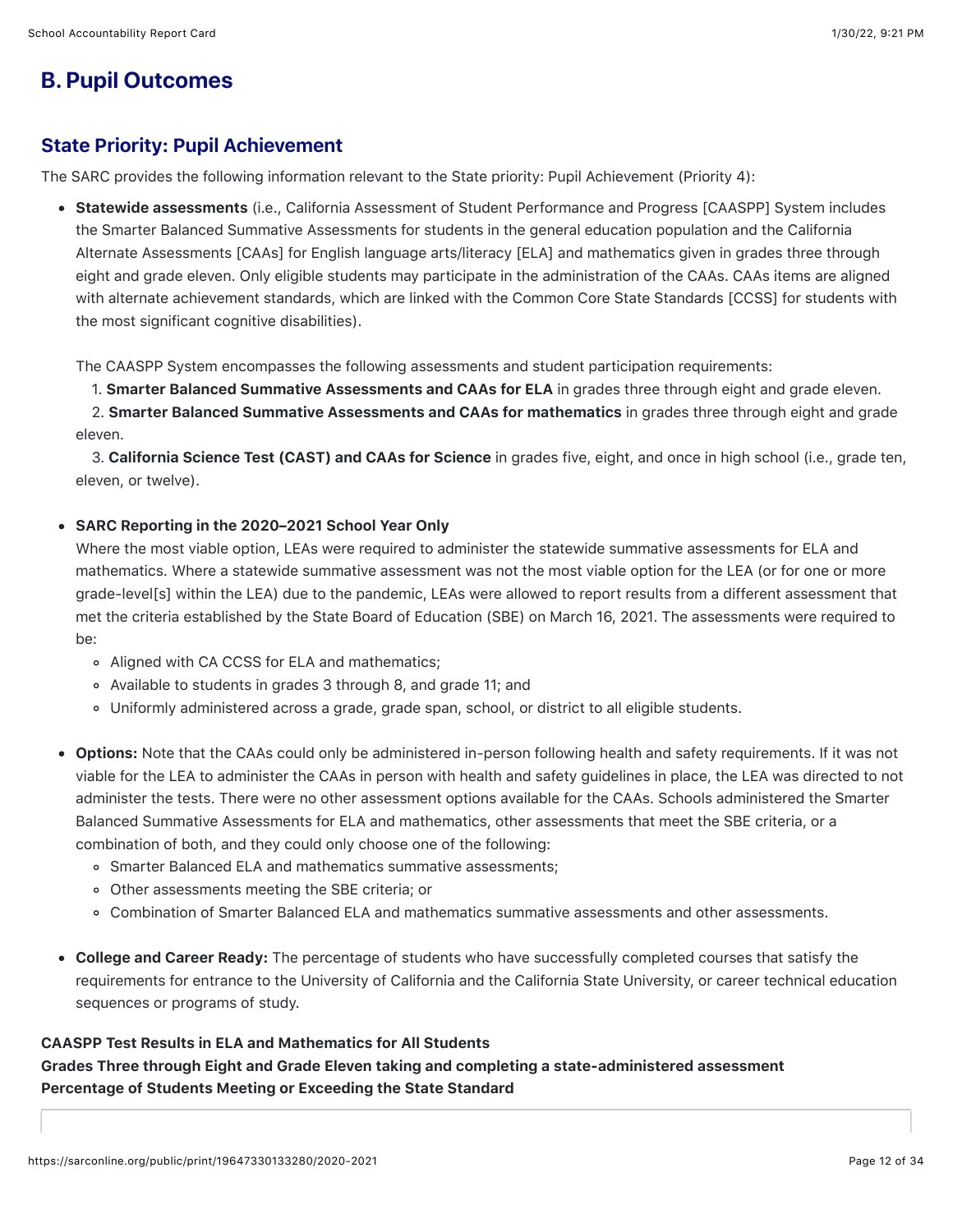| <b>Subject</b>                                          | <b>School</b><br>$2019 -$<br>2020 | <b>School</b><br>$2020 -$<br>2021 | <b>District</b><br>$2019 -$<br>2020 | <b>District</b><br>$2020 -$<br>2021 | <b>State</b><br>$2019 -$<br>2020 | <b>State</b><br>$2020 -$<br>2021 |
|---------------------------------------------------------|-----------------------------------|-----------------------------------|-------------------------------------|-------------------------------------|----------------------------------|----------------------------------|
| English Language Arts / Literacy (grades 3-8<br>and 11) | N/A                               | N/A                               | N/A                                 | N/A                                 | N/A                              | N/A                              |
| Mathematics (grades 3-8 and 11)                         | N/A                               | N/A                               | N/A                                 | N/A                                 | N/A                              | N/A                              |

Note: The 2019–2020 data cells with N/A values indicate that the 2019–2020 data are not available due to the COVID-19 pandemic and resulting summative test suspension. The Executive Order N-30-20 was issued which waived the assessment, accountability, and reporting requirements for the 2019–2020 school year.

Note: The 2020–2021 data cells have N/A values because these data are not comparable to other year data due to the COVID-19 pandemic during the 2020–2021 school year. Where the CAASPP assessments in ELA and/or mathematics is not the most viable option, the LEAs were allowed to administer local assessments. Therefore, the 2020–2021 data between school years for the school, district, state are not an accurate comparison. As such, it is inappropriate to compare results of the 2020–2021 school year to other school years.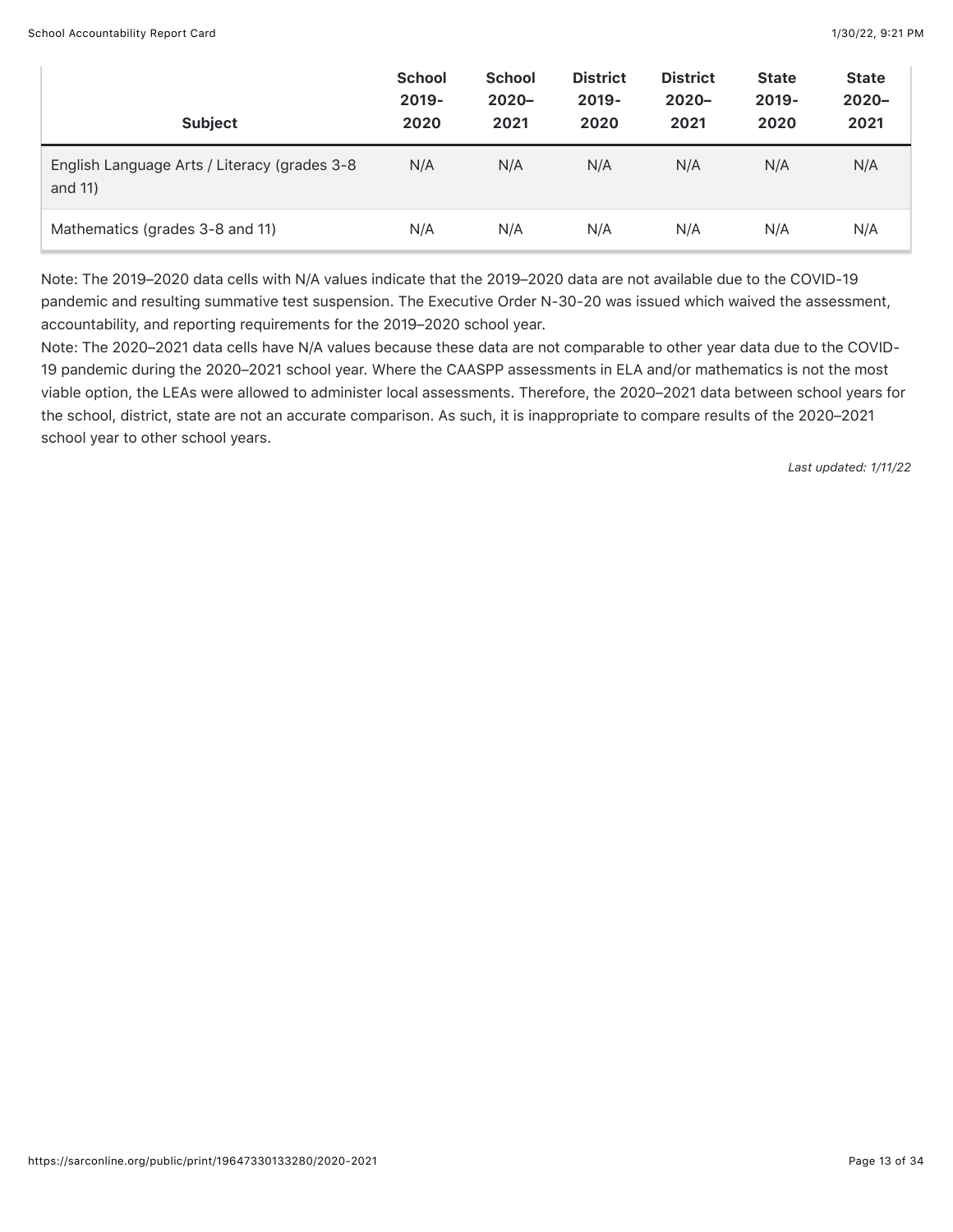## CAASPP Test Results in ELA by Student Group for students taking and completing a state-administered assessment Grades Three through Eight and Grade Eleven

(School Year 2020—2021)

| <b>Student Group</b>                                 | <b>Total</b><br><b>Enrollment</b> | <b>Number</b><br><b>Tested</b> | <b>Percent</b><br><b>Tested</b> | <b>Percent</b><br><b>Not</b><br><b>Tested</b> | <b>Percent</b><br>Met or<br><b>Exceeded</b> |
|------------------------------------------------------|-----------------------------------|--------------------------------|---------------------------------|-----------------------------------------------|---------------------------------------------|
| All Students                                         | 348                               | 342                            | 98.28                           | 1.72                                          | 35.38                                       |
| Female                                               | 160                               | 158                            | 98.75                           | 1.25                                          | 50.00                                       |
| Male                                                 | 188                               | 184                            | 97.87                           | 2.13                                          | 22.83                                       |
| American Indian or Alaska Native                     | $-$                               | $-$                            | $-1$                            | $-1$                                          | --                                          |
| Asian                                                | $\mathsf{O}\xspace$               | $\mathsf O$                    | $\mathbf 0$                     | $\mathsf{O}\xspace$                           | $\mathsf{O}\xspace$                         |
| <b>Black or African American</b>                     | $\mathsf{O}\xspace$               | $\mathsf O$                    | $\mathsf{O}$                    | $\mathsf{O}\xspace$                           | $\mathsf{O}\xspace$                         |
| Filipino                                             | $\mathsf{O}\xspace$               | $\mathsf{O}\xspace$            | $\mathsf{O}\xspace$             | $\mathsf{O}\xspace$                           | $\mathsf{O}\xspace$                         |
| Hispanic or Latino                                   | 338                               | 332                            | 98.22                           | 1.78                                          | 35.24                                       |
| Native Hawaiian or Pacific Islander                  | $\mathsf{O}\xspace$               | $\mathsf O$                    | $\mathsf{O}\xspace$             | $\mathsf{O}\xspace$                           | $\mathsf{O}\xspace$                         |
| Two or More Races                                    | $- -$                             | $- -$                          | $- -$                           | $ -$                                          | $- -$                                       |
| White                                                | $ -$                              | $- -$                          | $- -$                           | $- -$                                         | $- -$                                       |
| <b>English Learners</b>                              | 59                                | 57                             | 96.61                           | 3.39                                          | 1.75                                        |
| Foster Youth                                         | $- -$                             | $\qquad \qquad -$              | $- -$                           | $- -$                                         | $\qquad \qquad -$                           |
| Homeless                                             |                                   |                                |                                 |                                               |                                             |
| Military                                             | $\mathbf 0$                       | $\mathsf{O}\xspace$            | $\mathsf{O}\xspace$             | $\mathsf{O}\xspace$                           | $\mathsf{O}\xspace$                         |
| Socioeconomically Disadvantaged                      | 322                               | 317                            | 98.45                           | 1.55                                          | 35.65                                       |
| <b>Students Receiving Migrant Education Services</b> | $\mathsf{O}\xspace$               | $\mathsf{O}\xspace$            | $\mathsf{O}\xspace$             | $\mathsf{O}\xspace$                           | $\mathsf{O}\xspace$                         |
| <b>Students with Disabilities</b>                    | 50                                | 47                             | 94.00                           | 6.00                                          | 10.64                                       |

Note: N/T values indicate that this school did not test students using the CAASPP for ELA.

Note: Double dashes (--) appear in the table when the number of students is ten or less, either because the number of students in this category is too small for statistical accuracy or to protect student privacy.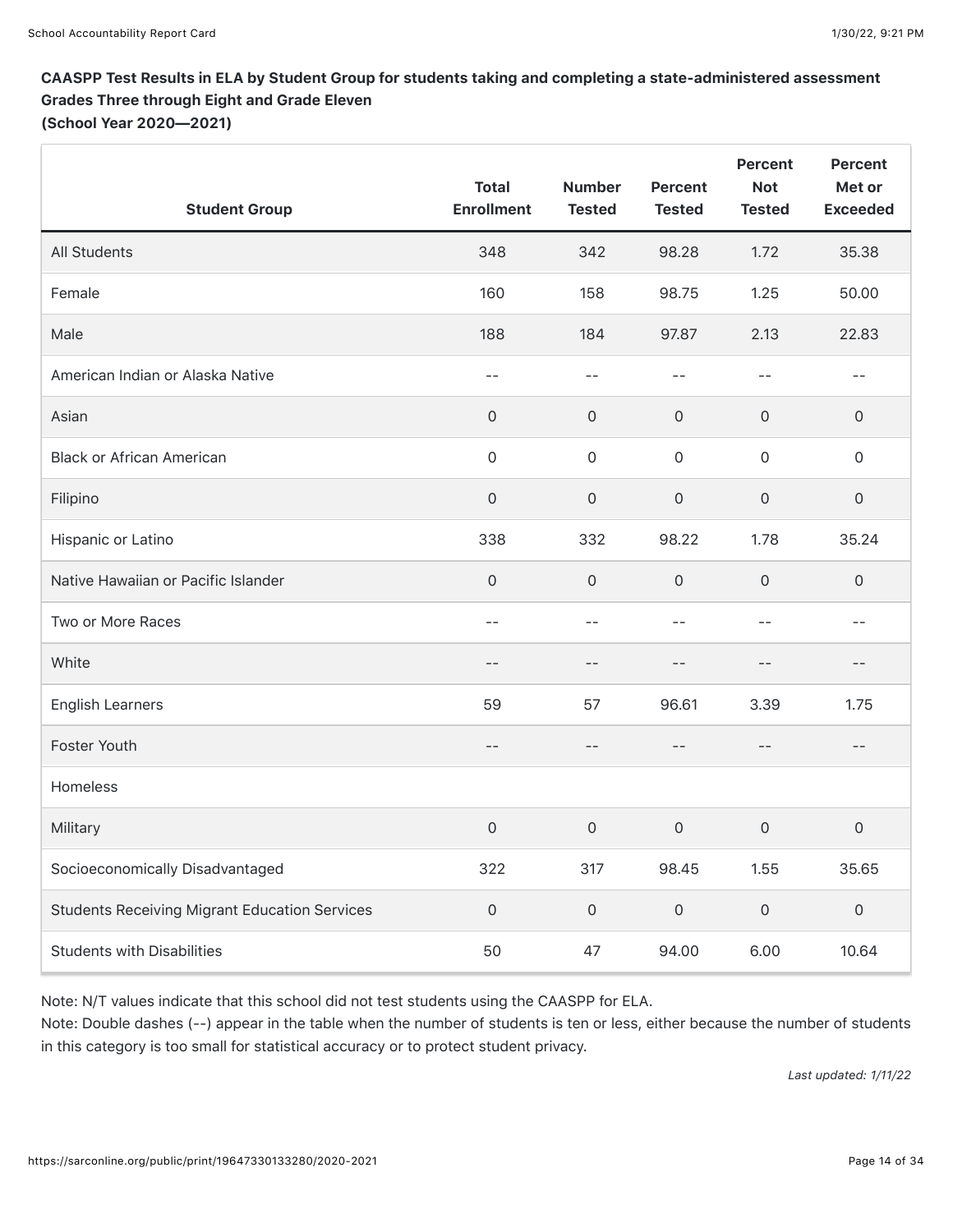## CAASPP Test Results in Mathematics by Student Group for students taking and completing a state-administered assessment

Grades Three through Eight and Grade Eleven (School Year 2020—2021)

| <b>Student Group</b>                                 | <b>Total</b><br><b>Enrollment</b> | <b>Number</b><br><b>Tested</b> | <b>Percent</b><br><b>Tested</b> | Percent<br><b>Not</b><br><b>Tested</b> | <b>Percent</b><br>Met or<br><b>Exceeded</b> |
|------------------------------------------------------|-----------------------------------|--------------------------------|---------------------------------|----------------------------------------|---------------------------------------------|
| <b>All Students</b>                                  | 348                               | 342                            | 98.28                           | 1.72                                   | 16.67                                       |
| Female                                               | 160                               | 158                            | 98.75                           | 1.25                                   | 19.62                                       |
| Male                                                 | 188                               | 184                            | 97.87                           | 2.13                                   | 14.13                                       |
| American Indian or Alaska Native                     | $-$                               | $-$                            | $-$                             | $-$                                    | $- -$                                       |
| Asian                                                | $\mathsf{O}\xspace$               | $\mathsf{O}\xspace$            | $\mathsf{O}\xspace$             | $\mathsf{O}\xspace$                    | 0                                           |
| <b>Black or African American</b>                     | $\mathsf{O}\xspace$               | $\mathsf{O}\xspace$            | $\mathsf{O}\xspace$             | $\mathsf{O}\xspace$                    | $\mathsf{O}\xspace$                         |
| Filipino                                             | $\mathsf{O}\xspace$               | $\mathsf{O}\xspace$            | $\mathsf{O}\xspace$             | $\mathsf{O}\xspace$                    | $\mathsf{O}\xspace$                         |
| Hispanic or Latino                                   | 338                               | 332                            | 98.22                           | 1.78                                   | 16.87                                       |
| Native Hawaiian or Pacific Islander                  | $\mathsf{O}\xspace$               | $\mathsf{O}\xspace$            | $\mathsf{O}\xspace$             | $\mathsf{O}\xspace$                    | $\mathsf{O}\xspace$                         |
| Two or More Races                                    | $-$                               | $-$                            | $=$ $=$                         | $-1$                                   | $-$                                         |
| White                                                | $-$                               | $-$                            | $-$                             | $-$                                    | $ -$                                        |
| <b>English Learners</b>                              | 59                                | 57                             | 96.61                           | 3.39                                   | 3.51                                        |
| Foster Youth                                         | $ -$                              | $\qquad \qquad -$              | $\qquad \qquad -$               | $-$                                    | $- -$                                       |
| Homeless                                             |                                   |                                |                                 |                                        |                                             |
| Military                                             | $\mathsf{O}\xspace$               | $\mathsf{O}\xspace$            | $\mathsf{O}\xspace$             | $\mathsf{O}\xspace$                    | $\mathsf{O}\xspace$                         |
| Socioeconomically Disadvantaged                      | 322                               | 317                            | 98.45                           | 1.55                                   | 17.03                                       |
| <b>Students Receiving Migrant Education Services</b> | $\mathsf{O}\xspace$               | $\mathsf{O}\xspace$            | $\mathsf{O}\xspace$             | $\mathsf{O}\xspace$                    | $\mathsf{O}\xspace$                         |
| <b>Students with Disabilities</b>                    | 50                                | 47                             | 94.00                           | 6.00                                   | 4.26                                        |

Note: N/T values indicate that this school did not test students using the CAASPP for Mathematics. Note: Double dashes (--) appear in the table when the number of students is ten or less, either because the number of students in this category is too small for statistical accuracy or to protect student privacy.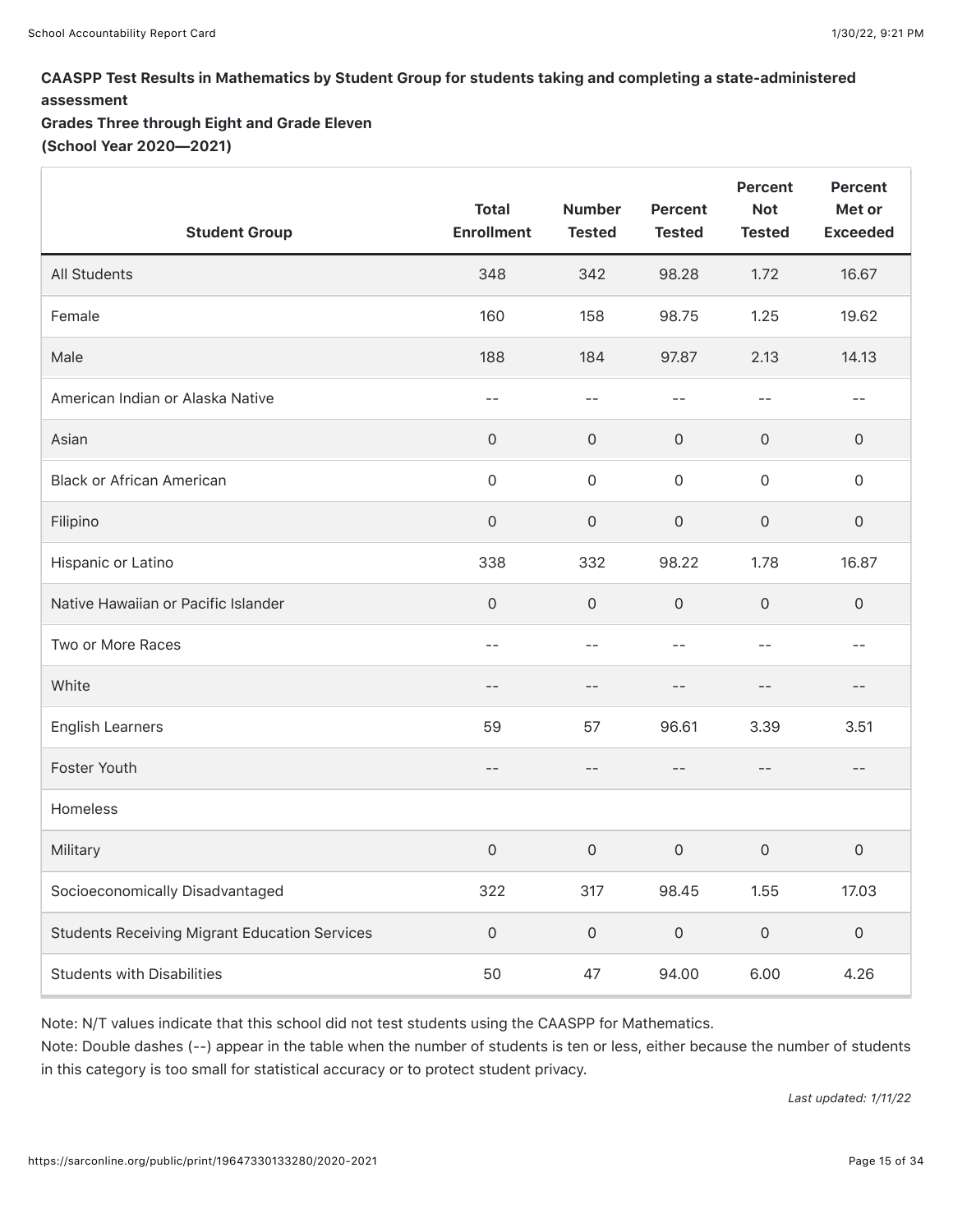### Local Assessment Test Results in ELA by Student Group Assessment Name(s): MAP READING Grades Three through Eight and Grade Eleven (School Year 2020—2021)

Note: Data shown reflects data from Spring 2021 assessment.

NOTE: The following subgroup data was collected and is being reported: 1. Hispanic, 2. English Learners, 3. Socioeconomically Disadvantaged, 4. Students with Disabilities.

| <b>Student Group</b>                                 | <b>Total</b><br><b>Enrollment</b> | <b>Number</b><br><b>Tested</b> | <b>Percent</b><br><b>Tested</b> | <b>Percent</b><br><b>Not</b><br><b>Tested</b> | Percent<br>At or<br><b>Above Grade Level</b> |
|------------------------------------------------------|-----------------------------------|--------------------------------|---------------------------------|-----------------------------------------------|----------------------------------------------|
| <b>All Students</b>                                  | 348                               | 335                            | 96.0                            | 4.0                                           | 43.0                                         |
| Female                                               | 0                                 | $\mathsf{O}\xspace$            | $\mathsf{O}\xspace$             | $\mathsf{O}\xspace$                           | $\mathsf{O}\xspace$                          |
| Male                                                 | $\mathsf{O}\xspace$               | $\mathsf{O}\xspace$            | $\mathsf{O}\xspace$             | $\mathsf{O}\xspace$                           | $\mathsf{O}\xspace$                          |
| American Indian or Alaska Native                     | 0                                 | $\mathbf 0$                    | $\mathsf{O}\xspace$             | $\mathsf{O}\xspace$                           | $\mathsf{O}\xspace$                          |
| Asian                                                | 0                                 | $\mathsf{O}\xspace$            | 0                               | $\mathsf{O}\xspace$                           | $\mathsf O$                                  |
| <b>Black or African American</b>                     | 0                                 | $\mathbf 0$                    | $\mathsf{O}\xspace$             | $\mathsf{O}\xspace$                           | $\mathsf O$                                  |
| Filipino                                             | 0                                 | $\mathsf{O}\xspace$            | 0                               | $\mathsf{O}\xspace$                           | $\mathsf{O}\xspace$                          |
| Hispanic or Latino                                   | 336                               | 323                            | 96.0                            | 4.0                                           | 43.0                                         |
| Native Hawaiian or Pacific Islander                  | $\mathsf{O}\xspace$               | $\mathsf{O}\xspace$            | $\mathsf{O}\xspace$             | $\mathsf{O}\xspace$                           | $\mathsf{O}\xspace$                          |
| Two or More Races                                    | 0                                 | $\mathbf 0$                    | 0                               | $\mathsf{O}\xspace$                           | $\mathsf{O}\xspace$                          |
| White                                                | $\mathsf{O}\xspace$               | $\mathsf{O}\xspace$            | $\mathsf{O}\xspace$             | $\mathsf{O}\xspace$                           | $\mathsf{O}\xspace$                          |
| <b>English Learners</b>                              | 59                                | 55                             | 93.0                            | 7.0                                           | 4.0                                          |
| Foster Youth                                         | 0                                 | $\mathsf{O}\xspace$            | $\mathsf{O}\xspace$             | $\mathsf{O}\xspace$                           | $\mathbf 0$                                  |
| Homeless                                             | 0                                 | $\mathsf{O}\xspace$            | $\mathsf{O}\xspace$             | $\mathsf{O}\xspace$                           | $\mathsf{O}\xspace$                          |
| Military                                             | 0                                 | $\mathsf{O}\xspace$            | $\mathsf{O}\xspace$             | $\mathsf{O}\xspace$                           | $\mathsf{O}\xspace$                          |
| Socioeconomically Disadvantaged                      | 318                               | 305                            | 96.0                            | 4.0                                           | 44.0                                         |
| <b>Students Receiving Migrant Education Services</b> | $\mathsf{O}\xspace$               | $\mathsf{O}\xspace$            | $\mathsf{O}\xspace$             | $\mathsf{O}\xspace$                           | $\mathsf{O}\xspace$                          |
| <b>Students with Disabilities</b>                    | 49                                | 46                             | 94.0                            | $6.0\,$                                       | 21.0                                         |

\*At or above the grade-level standard in the context of the local assessment administered.

Note: LEAs/schools will populate this table for schools in cases where the school administered a local assessment.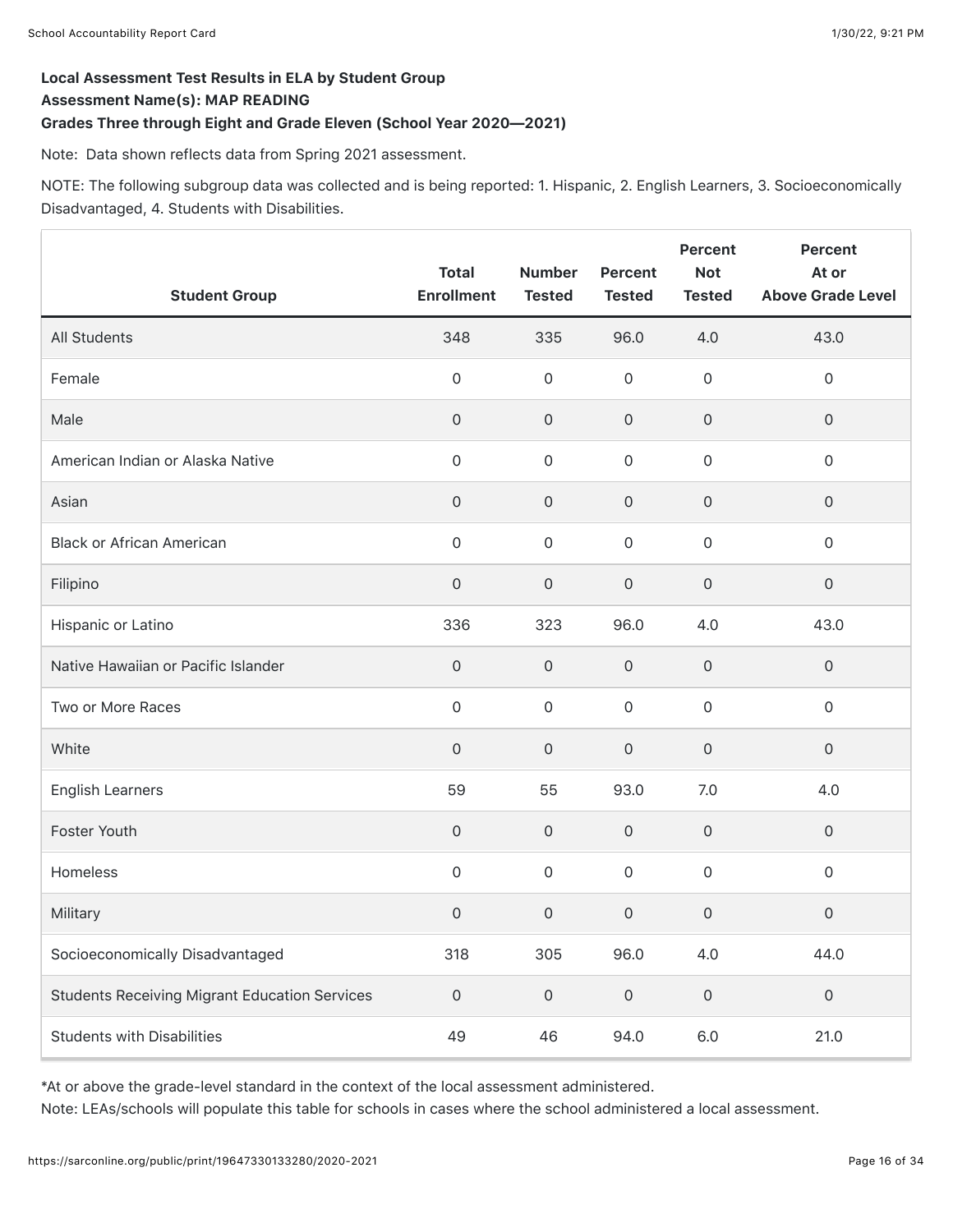Note: LEAs/schools will populate double dashes (--) in this table when the number of students is ten or less, either because the number of students in this category is too small for statistical accuracy or to protect student privacy.

Note: In cases where the school administered only the CAASPP assessment, LEAs/schools will populate this table with "N/A" values in all cells, meaning this table is Not Applicable for this school.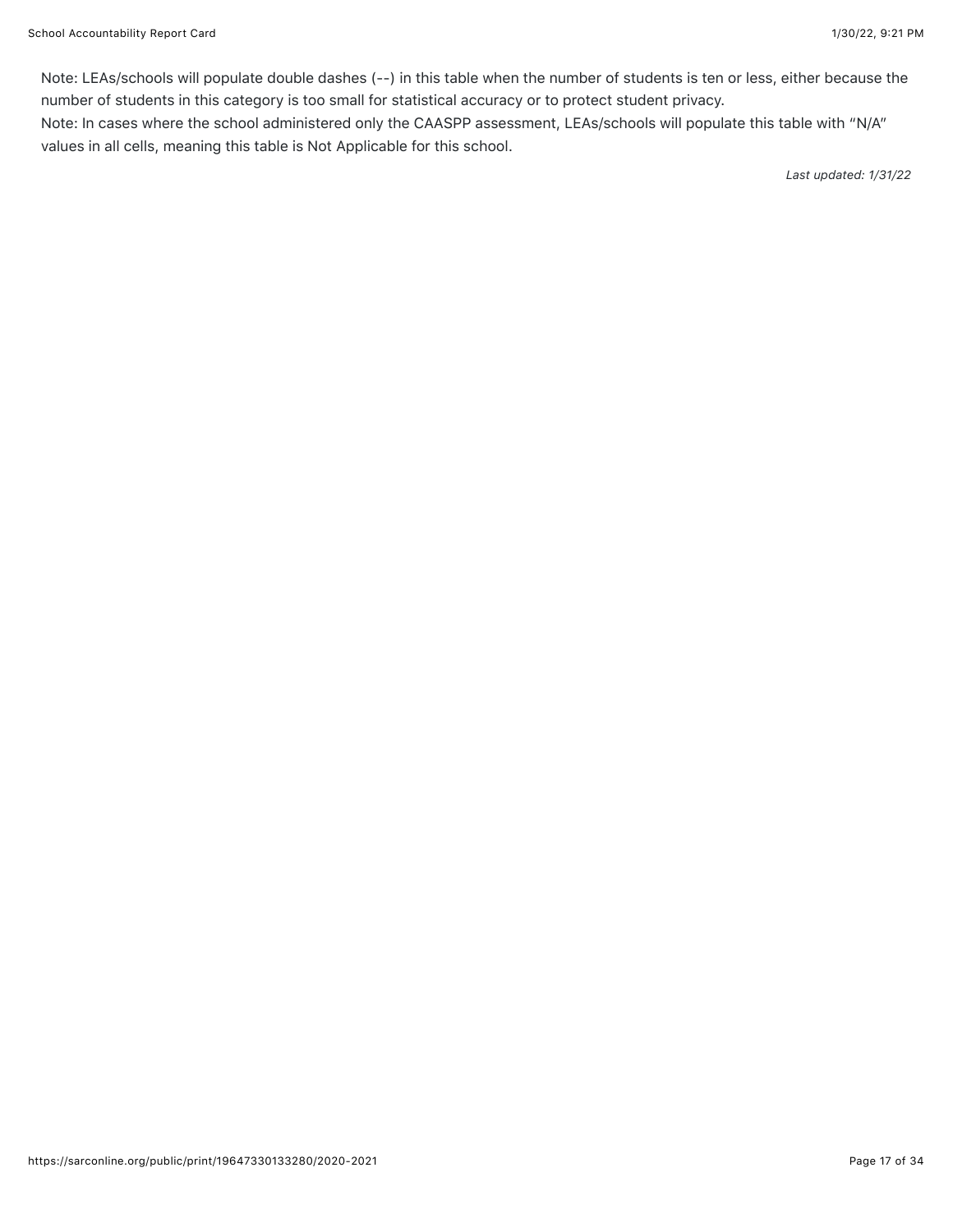## Local AssessmentTest Results in Mathematics by Student Group Assessment Name(s): MAP MATH

### Grades Three through Eight and Grade Eleven (School Year 2020—2021)

Note: Data shown reflects data from Spring 2021 assessment.

NOTE: The following subgroup data was collected and is being reported: 1. Hispanic, 2. English Learners, 3. Socioeconomically Disadvantaged, 4. Students with Disabilities.

| <b>Student Group</b>                                 | <b>Total</b><br><b>Enrollment</b> | <b>Number</b><br><b>Tested</b> | <b>Percent</b><br><b>Tested</b> | <b>Percent</b><br><b>Not</b><br><b>Tested</b> | <b>Percent</b><br>At or<br><b>Above Grade Level</b> |
|------------------------------------------------------|-----------------------------------|--------------------------------|---------------------------------|-----------------------------------------------|-----------------------------------------------------|
| All Students                                         | 348                               | 334                            | 96.0                            | 4.0                                           | 8.0                                                 |
| Female                                               | $\mathsf{O}\xspace$               | $\mathsf{O}\xspace$            | $\mathsf{O}\xspace$             | $\mathsf{O}\xspace$                           | $\mathsf{O}\xspace$                                 |
| Male                                                 | $\mathsf{O}\xspace$               | $\mathsf{O}\xspace$            | $\mathsf{O}\xspace$             | $\mathsf{O}\xspace$                           | $\mathsf{O}\xspace$                                 |
| American Indian or Alaska Native                     | $\mathsf{O}\xspace$               | $\mathsf{O}\xspace$            | $\mathsf{O}\xspace$             | $\mathsf{O}\xspace$                           | $\mathsf{O}\xspace$                                 |
| Asian                                                | $\mathsf{O}\xspace$               | $\mathsf{O}\xspace$            | $\mathsf{O}\xspace$             | $\mathsf{O}\xspace$                           | $\mathsf{O}\xspace$                                 |
| <b>Black or African American</b>                     | $\mathsf{O}\xspace$               | $\mathbf 0$                    | $\mathsf{O}\xspace$             | $\mathsf O$                                   | $\mathsf{O}\xspace$                                 |
| Filipino                                             | $\mathsf{O}\xspace$               | $\mathsf{O}\xspace$            | $\mathsf{O}\xspace$             | $\mathsf{O}\xspace$                           | $\mathbf 0$                                         |
| Hispanic or Latino                                   | 336                               | 322                            | 96.0                            | 4.0                                           | 8.0                                                 |
| Native Hawaiian or Pacific Islander                  | $\mathsf{O}\xspace$               | $\mathsf{O}\xspace$            | $\mathsf{O}\xspace$             | $\mathsf{O}\xspace$                           | $\mathbf 0$                                         |
| Two or More Races                                    | $\mathbf 0$                       | $\mathbf 0$                    | $\mathbf 0$                     | $\mathbf 0$                                   | $\mathsf{O}\xspace$                                 |
| White                                                | $\mathbf 0$                       | $\mathsf{O}\xspace$            | $\mathsf{O}\xspace$             | $\mathsf{O}\xspace$                           | $\mathbf 0$                                         |
| <b>English Learners</b>                              | 59                                | 56                             | 95.0                            | 5.0                                           | 0.0                                                 |
| Foster Youth                                         | $\mathsf{O}\xspace$               | $\mathbf 0$                    | $\mathsf{O}\xspace$             | $\mathsf{O}\xspace$                           | $\mathbf 0$                                         |
| Homeless                                             | $\mathsf{O}\xspace$               | $\mathsf{O}\xspace$            | $\mathsf{O}\xspace$             | $\mathsf{O}\xspace$                           | $\mathsf{O}\xspace$                                 |
| Military                                             | $\mathsf{O}\xspace$               | $\mathsf{O}\xspace$            | $\mathsf{O}\xspace$             | $\mathsf{O}\xspace$                           | $\mathsf{O}\xspace$                                 |
| Socioeconomically Disadvantaged                      | 318                               | 305                            | 96.0                            | 4.0                                           | 8.0                                                 |
| <b>Students Receiving Migrant Education Services</b> | $\mathsf{O}\xspace$               | $\mathsf{O}\xspace$            | $\mathsf{O}\xspace$             | $\mathsf{O}\xspace$                           | $\mathsf{O}\xspace$                                 |
| <b>Students with Disabilities</b>                    | 49                                | 45                             | 92.0                            | $8.0\,$                                       | $2.0\,$                                             |

\*At or above the grade-level standard in the context of the local assessment administered.

Note: LEAs/schools will populate this table for schools in cases where the school administered a local assessment.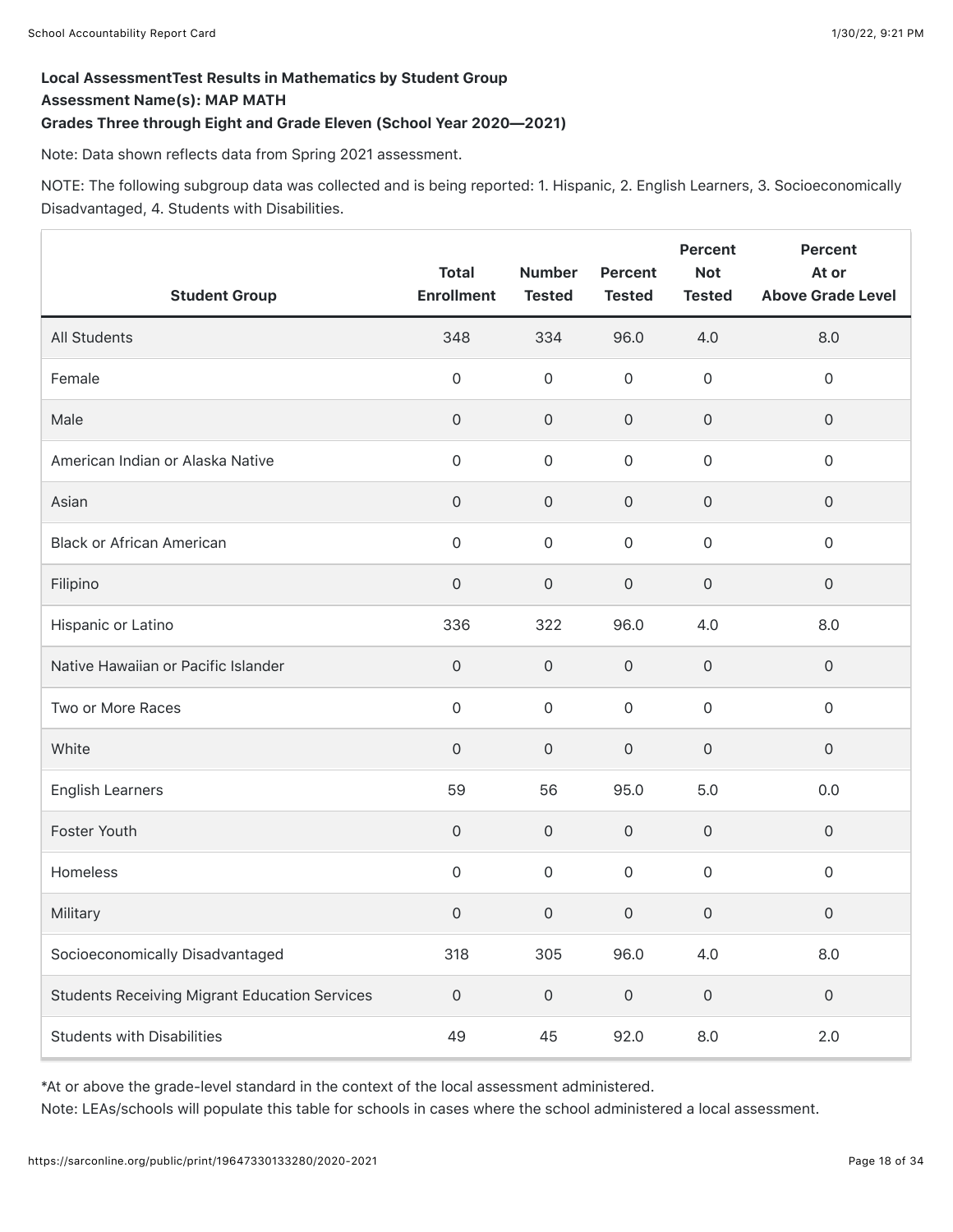Note: LEAs/schools will populate double dashes (--) in this table when the number of students is ten or less, either because the number of students in this category is too small for statistical accuracy or to protect student privacy.

Note: In cases where the school administered only the CAASPP assessment, LEAs/schools will populate this table with "N/A" values in all cells, meaning this table is Not Applicable for this school.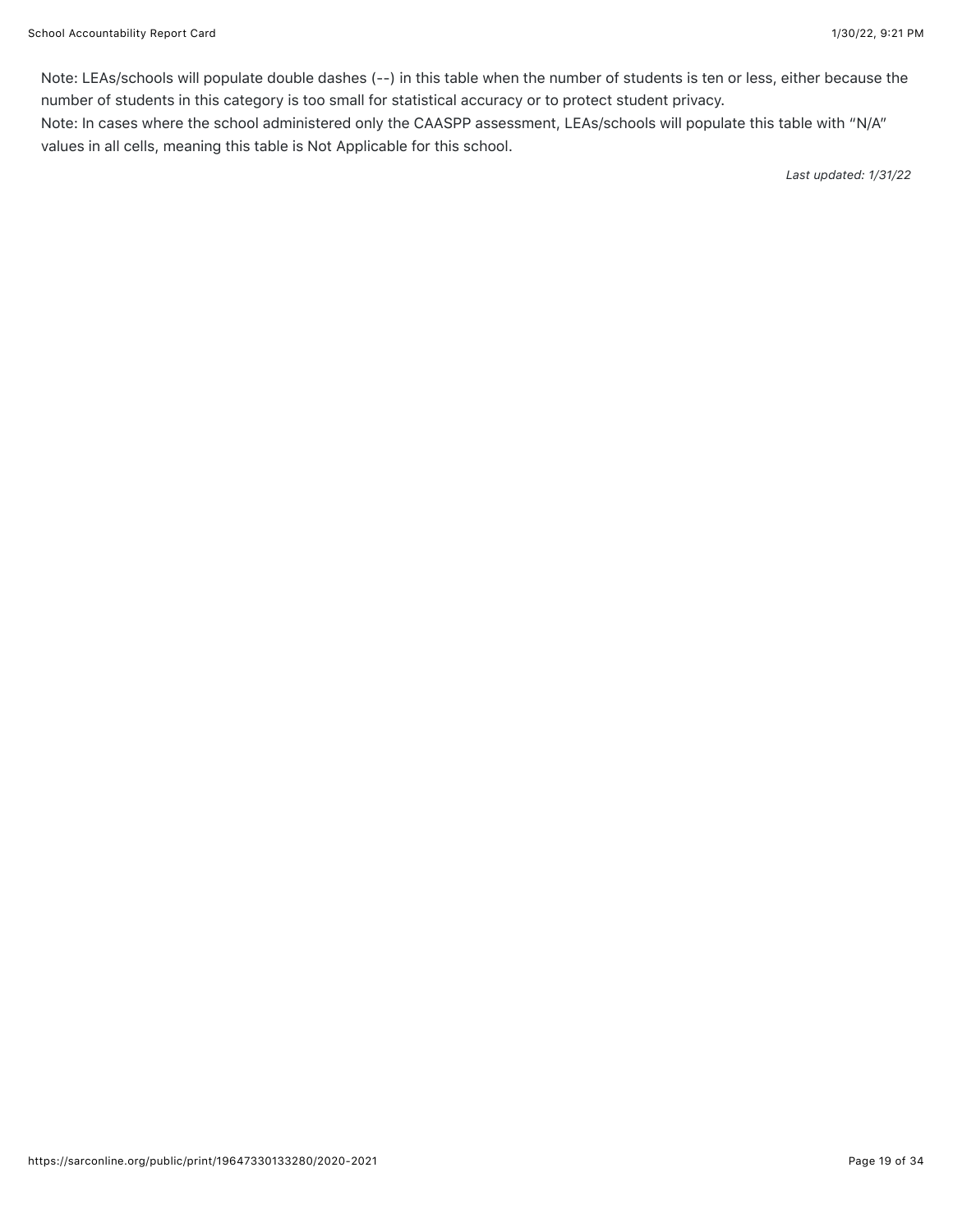## CAASPP Test Results in Science for All Students

#### Grades Five, Eight and High School

### Percentage of Students Meeting or Exceeding the State Standard

| <b>Subject</b>                            | <b>School</b> | <b>School</b> | <b>District</b> | <b>District</b> | <b>State</b> | <b>State</b> |
|-------------------------------------------|---------------|---------------|-----------------|-----------------|--------------|--------------|
|                                           | $2019 -$      | $2020 -$      | $2019 -$        | $2020 -$        | $2019 -$     | $2020 -$     |
|                                           | 2020          | 2021          | 2020            | 2021            | 2020         | 2021         |
| Science (grades 5, 8, and high<br>school) | N/A           | 11.76         | N/A             | 25.29           | N/A          | 28.72        |

Note: The 2019–2020 data cells with N/A values indicate that the 2019–2020 data are not available due to the COVID-19 pandemic and resulting summative testing suspension. The Executive Order N-30-20 was issued which waived the assessment, accountability, and reporting requirements for the 2019–2020 school year.

Note: For any 2020–2021 data cells with N/T values indicate that this school did not test students using the CAASPP Science.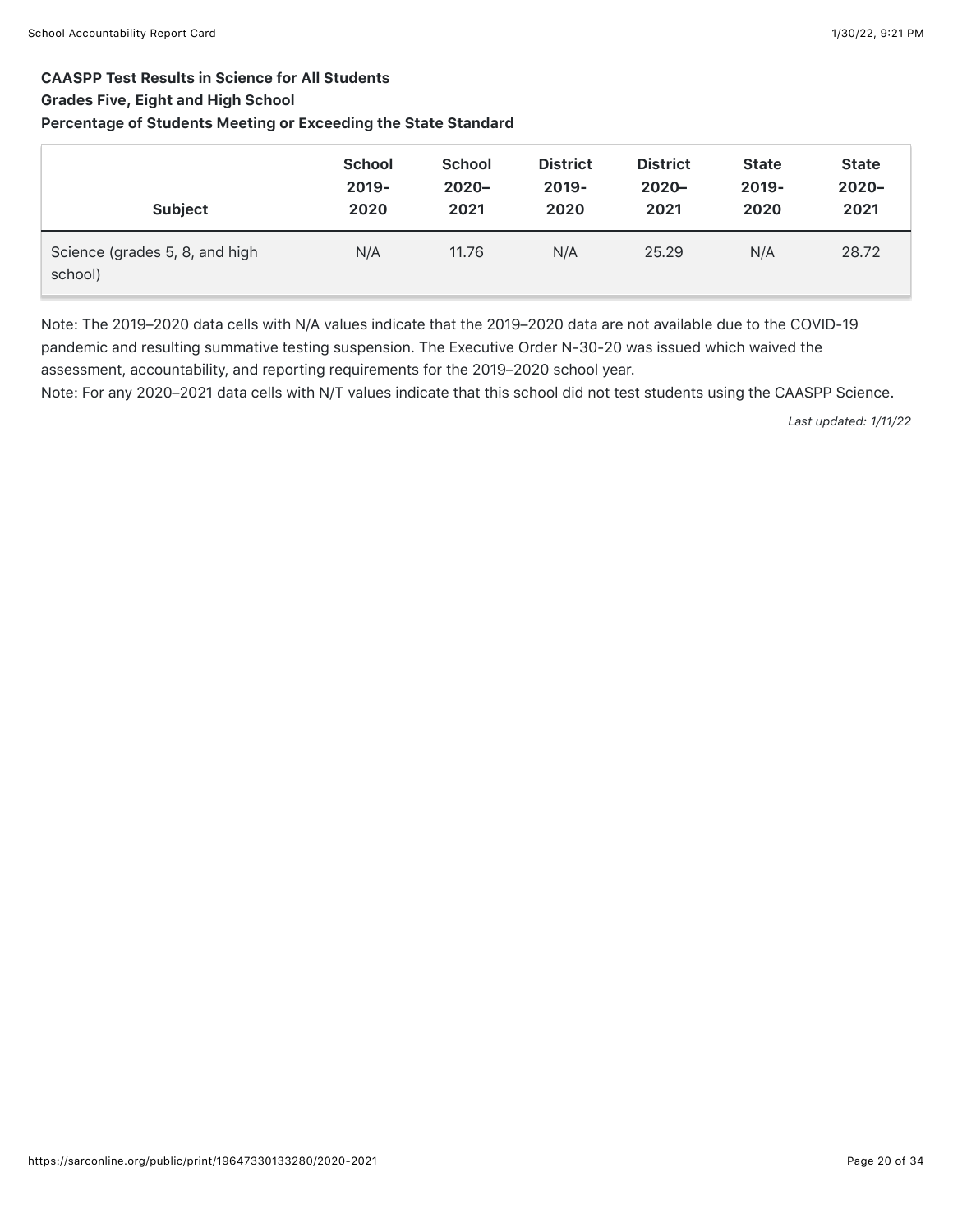## CAASPP Test Results in Science by Student Group Grades Five, Eight and High School (School Year 2020—2021)

| <b>Student Group</b>                                 | <b>Total</b><br><b>Enrollment</b> | <b>Number</b><br><b>Tested</b> | <b>Percent</b><br><b>Tested</b> | <b>Percent</b><br><b>Not</b><br><b>Tested</b> | <b>Percent</b><br>Met or<br><b>Exceeded</b> |
|------------------------------------------------------|-----------------------------------|--------------------------------|---------------------------------|-----------------------------------------------|---------------------------------------------|
| All Students                                         | 121                               | 119                            | 98.35                           | 1.65                                          | 11.76                                       |
| Female                                               | 53                                | 52                             | 98.11                           | 1.89                                          | 9.62                                        |
| Male                                                 | 68                                | 67                             | 98.53                           | 1.47                                          | 13.43                                       |
| American Indian or Alaska Native                     | $ -$                              | $-$                            | $-1$                            | $- -$                                         | $- -$                                       |
| Asian                                                | $\mathsf O$                       | $\mathbf 0$                    | $\mathsf O$                     | 0                                             | 0                                           |
| <b>Black or African American</b>                     | $\mathsf{O}\xspace$               | $\mathbf 0$                    | $\mathsf{O}\xspace$             | $\mathsf{O}\xspace$                           | $\mathsf{O}\xspace$                         |
| Filipino                                             | $\mathsf{O}\xspace$               | $\mathsf{O}\xspace$            | $\mathsf{O}\xspace$             | 0                                             | 0                                           |
| Hispanic or Latino                                   | 116                               | 114                            | 98.28                           | 1.72                                          | 12.28                                       |
| Native Hawaiian or Pacific Islander                  | $\mathsf{O}\xspace$               | $\mathbf 0$                    | $\mathsf{O}\xspace$             | $\mathsf{O}\xspace$                           | 0                                           |
| Two or More Races                                    | --                                | $-$                            | --                              | $ -$                                          | $- -$                                       |
| White                                                | --                                | $- -$                          | $-1$                            | $ -$                                          | --                                          |
| <b>English Learners</b>                              | 18                                | 17                             | 94.44                           | 5.56                                          | 0.00                                        |
| Foster Youth                                         | --                                | $- -$                          | $-$                             | $\qquad \qquad -$                             | $- -$                                       |
| Homeless                                             |                                   |                                |                                 |                                               |                                             |
| Military                                             | 0                                 | $\mathsf{O}\xspace$            | $\mathsf{O}\xspace$             | 0                                             | 0                                           |
| Socioeconomically Disadvantaged                      | 117                               | 115                            | 98.29                           | 1.71                                          | 11.30                                       |
| <b>Students Receiving Migrant Education Services</b> | $\mathsf{O}\xspace$               | $\mathsf{O}\xspace$            | $\mathsf{O}\xspace$             | $\mathsf{O}\xspace$                           | $\mathsf{O}\xspace$                         |
| <b>Students with Disabilities</b>                    | 15                                | 14                             | 93.33                           | 6.67                                          | 0.00                                        |

Note: N/T values indicate that this school did not test students using the CAASPP for Science.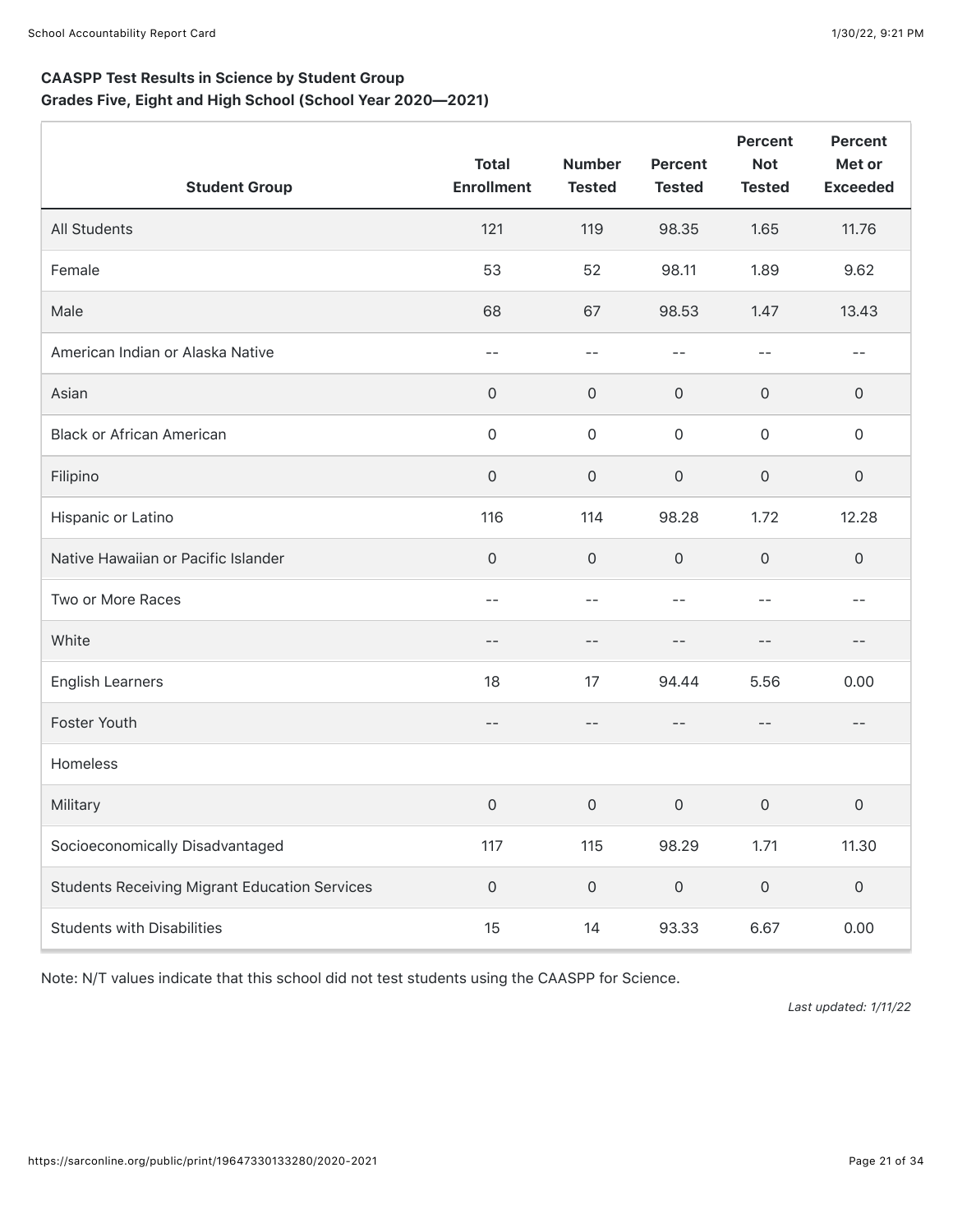## State Priority: Other Pupil Outcomes

The SARC provides the following information relevant to the State priority: Other Pupil Outcomes (Priority 8):

Pupil outcomes in the subject area of physical education

#### California Physical Fitness Test Results (School Year 2020—2021)

| <b>Grade Level</b> | Percentage of<br><b>Students Meeting</b><br><b>Four of Six</b><br><b>Fitness Standards</b> | Percentage of<br><b>Students Meeting</b><br><b>Five of Six</b><br><b>Fitness Standards</b> | Percentage of<br><b>Students Meeting</b><br><b>Six of Six</b><br><b>Fitness Standards</b> |
|--------------------|--------------------------------------------------------------------------------------------|--------------------------------------------------------------------------------------------|-------------------------------------------------------------------------------------------|
| 5                  | N/A                                                                                        | N/A                                                                                        | N/A                                                                                       |
|                    | --                                                                                         | --                                                                                         | --                                                                                        |
| 9                  | N/A                                                                                        | N/A                                                                                        | N/A                                                                                       |

Note: Due to the COVID-19 crisis, the Physical Fitness Test was suspended during the 2020–2021 school year and therefore no data are reported.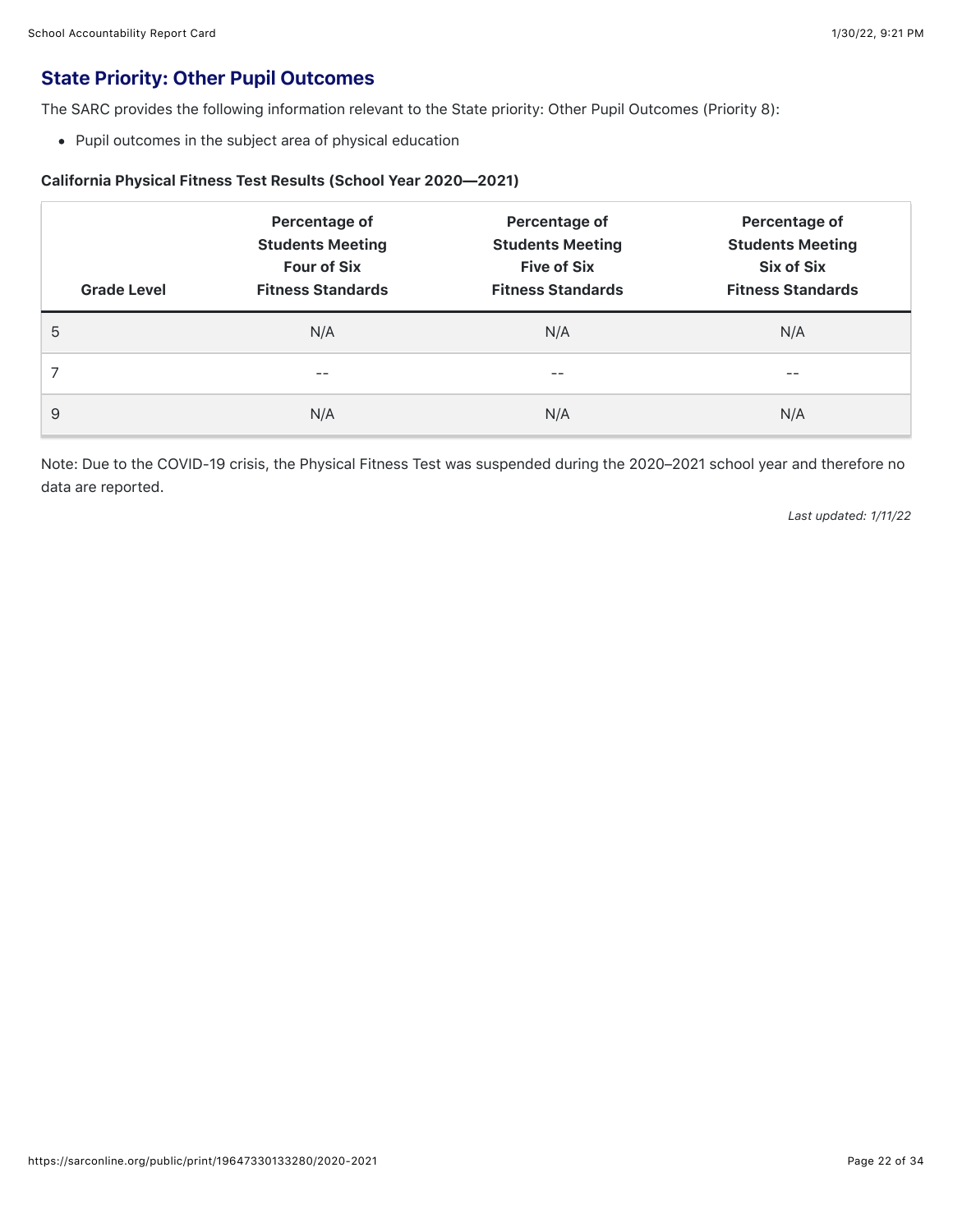## **C. Engagement**

## State Priority: Parental Involvement

The SARC provides the following information relevant to the State priority: Parental Involvement (Priority 3):

Efforts the school district makes to seek parent input in making decisions for the school district and each school site

#### Opportunities for Parental Involvement (School Year 2021-2022)

At PUC NECA we provide parents with many opportunities to become involved. Each quarter, we have a Family meeting where staff work with parents to support their student, share achievement information, and teach parents skills their child will need to be prepared for high school. We also have a small group of parents, students, teachers, and administrators on our School Advisory Council and our English Learner Advisory Committee, which provides the school with direction and support. These groups provide advice and recommendations on the direction of the school. They also provide parents with a deeper insight into the inner workings of the NECA. Each semester, we also hold parent conferences where families are able to meet with their child's Advisory teacher to discuss grades and assessment progress. This opens the opportunity for communication and collaboration with all stakeholders so that supports are in place to best support students' needs. This school year, we also started a Parent Club with the support of our the Parent Engagement Coordinator for PUC Schools.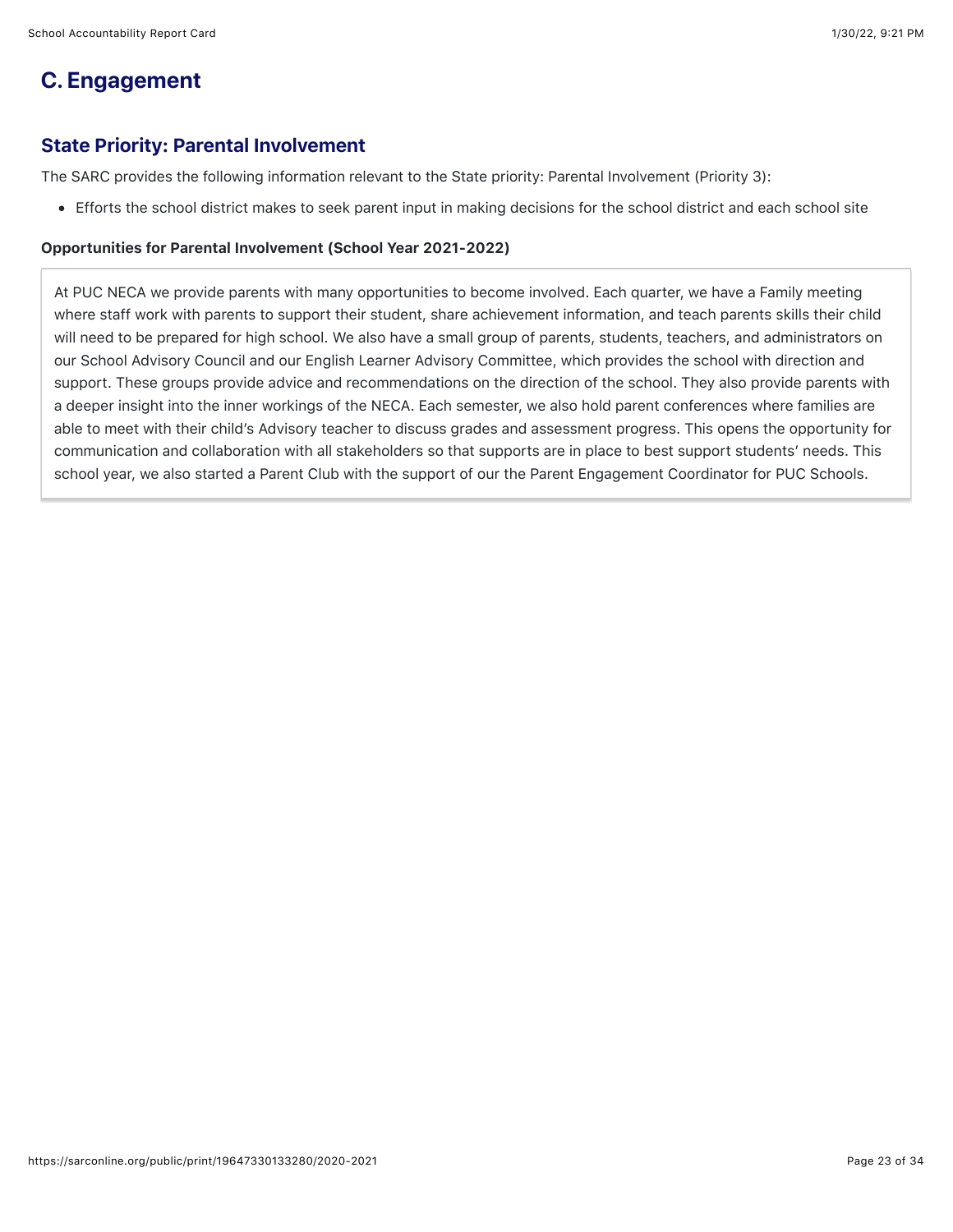## State Priority: Pupil Engagement

The SARC provides the following information relevant to the State priority: Pupil Engagement (Priority 5):

- High school dropout rates; and
- High school graduation rates
- Chronic Absenteeism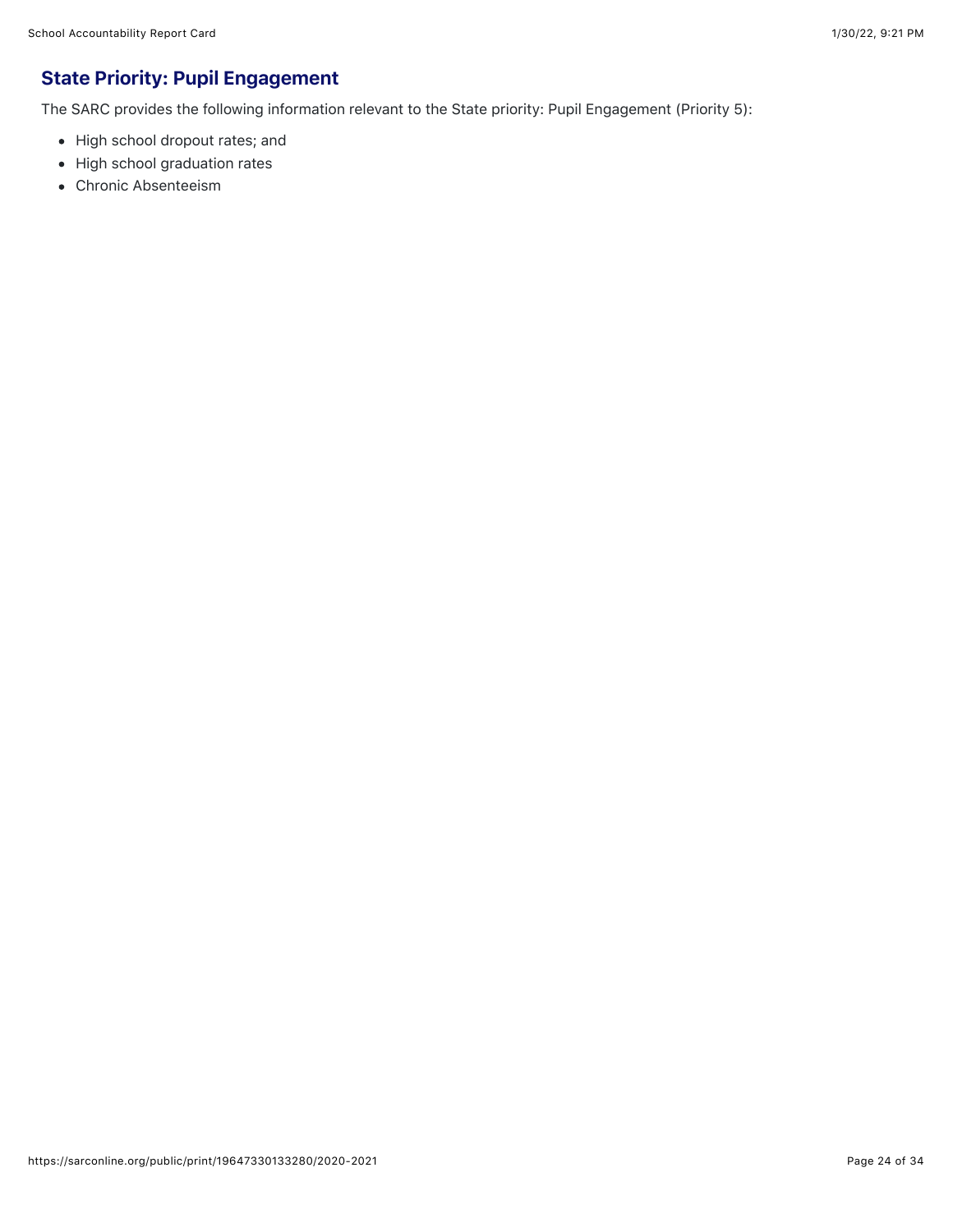## Chronic Absenteeism by Student Group (School Year 2020—2021)

| <b>Student Group</b>                                 | <b>Cumulative</b><br><b>Enrollment</b> | Chronic<br><b>Absenteeism</b><br>Eligible<br><b>Enrollment</b> | <b>Chronic</b><br>Absenteeism<br>Count | <b>Chronic</b><br><b>Absenteeism</b><br>Rate |
|------------------------------------------------------|----------------------------------------|----------------------------------------------------------------|----------------------------------------|----------------------------------------------|
| <b>All Students</b>                                  | 353                                    | 350                                                            | $\mathsf{O}\xspace$                    | 0.0                                          |
| Female                                               | 164                                    | 161                                                            | $\mathsf{O}\xspace$                    | 0.0                                          |
| Male                                                 | 189                                    | 189                                                            | $\mathsf{O}\xspace$                    | 0.0                                          |
| American Indian or Alaska Native                     | $\overline{0}$                         | 0                                                              | $\mathbf 0$                            | 0.0                                          |
| Asian                                                | 2                                      | $\overline{2}$                                                 | $\mathbf 0$                            | 0.0                                          |
| <b>Black or African American</b>                     | $\overline{0}$                         | 0                                                              | $\mathsf{O}\xspace$                    | 0.0                                          |
| Filipino                                             | $\mathsf{O}\xspace$                    | $\Omega$                                                       | $\mathsf{O}\xspace$                    | 0.0                                          |
| Hispanic or Latino                                   | 343                                    | 340                                                            | $\mathsf{O}\xspace$                    | 0.0                                          |
| Native Hawaiian or Pacific Islander                  | $\mathsf{O}\xspace$                    | $\mathsf{O}\xspace$                                            | $\mathsf{O}\xspace$                    | 0.0                                          |
| Two or More Races                                    | $\mathsf{O}$                           | $\mathbf 0$                                                    | $\mathsf{O}\xspace$                    | 0.0                                          |
| White                                                | $\mathsf 3$                            | 3                                                              | $\mathsf{O}\xspace$                    | 0.0                                          |
| <b>English Learners</b>                              | 64                                     | 63                                                             | $\mathsf{O}\xspace$                    | 0.0                                          |
| Foster Youth                                         | 2                                      | $\overline{2}$                                                 | $\mathsf{O}\xspace$                    | 0.0                                          |
| Homeless                                             | $\mathsf{O}$                           | $\mathsf{O}\xspace$                                            | $\mathsf{O}\xspace$                    | 0.0                                          |
| Socioeconomically Disadvantaged                      | 327                                    | 327                                                            | $\mathsf{O}\xspace$                    | 0.0                                          |
| <b>Students Receiving Migrant Education Services</b> | $\mathsf{O}$                           | $\mathbf 0$                                                    | $\mathsf{O}\xspace$                    | 0.0                                          |
| <b>Students with Disabilities</b>                    | 52                                     | 51                                                             | $\mathbf 0$                            | 0.0                                          |

*Last updated:*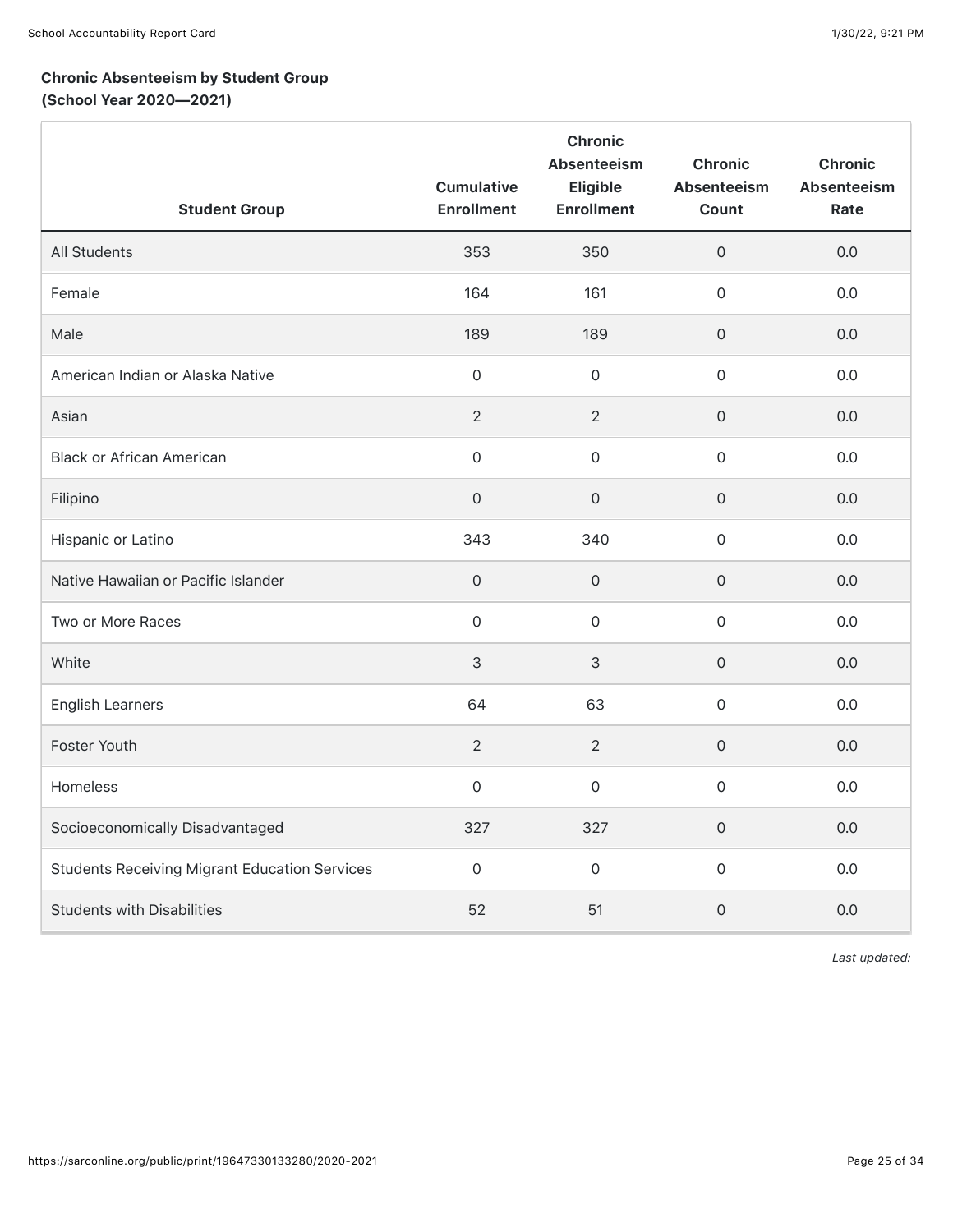## State Priority: School Climate

The SARC provides the following information relevant to the State priority: School Climate (Priority 6):

- Pupil suspension rates;
- Pupil expulsion rates; and
- Other local measures on the sense of safety

#### Suspensions and Expulsions

#### (data collected between July through June, each full school year respectively)

| Rate        | <b>School</b><br>2018-2019 | <b>School</b><br>2020-2021 | <b>District</b><br>2018-2019 | <b>District</b><br>2020-2021 | <b>State</b><br>2018-2019 | <b>State</b><br>2020-2021 |
|-------------|----------------------------|----------------------------|------------------------------|------------------------------|---------------------------|---------------------------|
| Suspensions | 1.08%                      |                            | 0.65%                        |                              | 3.47%                     |                           |
| Expulsions  | 0.27%                      |                            | 0.02%                        |                              | 0.08%                     |                           |

Note: Data collected during the 2020–21 school year may not be comparable to earlier years of this collection due to differences in learning mode instruction in response to the COVID-19 pandemic.

#### Suspensions and Expulsions for School Year 2019—2020 Only

#### (data collected between July through February, partial school year due to the COVID-19 pandemic)

| Rate        | <b>School</b><br>2019-2020 | <b>District</b><br>2019-2020 | <b>State</b><br>2019-2020 |
|-------------|----------------------------|------------------------------|---------------------------|
| Suspensions | $0.00\%$                   | 0.44%                        | 2.45%                     |
| Expulsions  | $0.00\%$                   | 0.02%                        | 0.05%                     |

Note: The 2019–2020 suspensions and expulsions rate data are not comparable to other year data because the 2019–2020 school year is a partial school year due to the COVID-19 crisis. As such, it would be inappropriate to make any comparisons in rates of suspensions and expulsions in the 2019–2020 school year compared to other school years.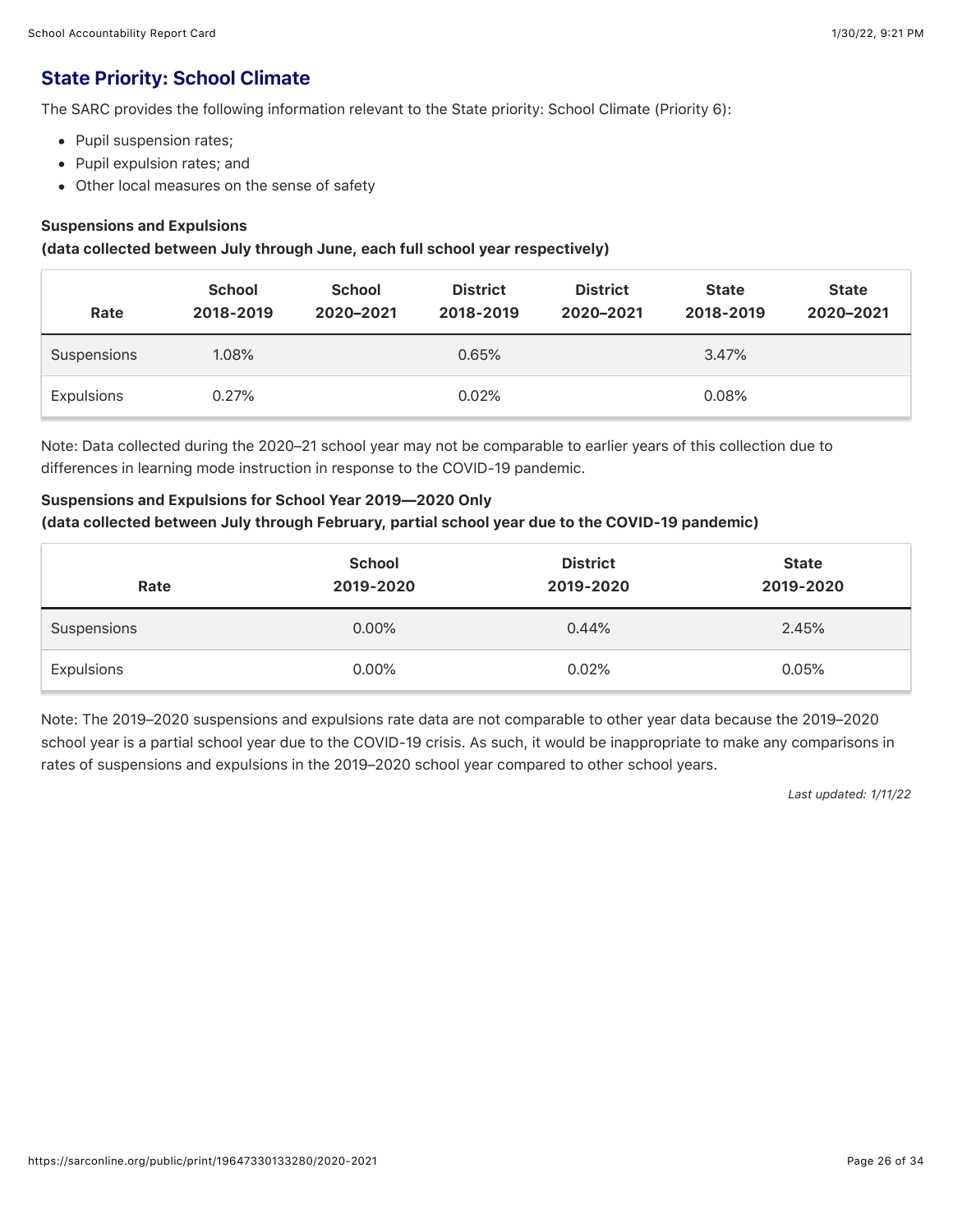## Suspensions and Expulsions by Student Group

### (School Year 2020—2021)

| <b>Student Group</b>                                 | <b>Suspensions</b><br>Rate | <b>Expulsions</b><br>Rate |
|------------------------------------------------------|----------------------------|---------------------------|
| <b>All Students</b>                                  | $\mathsf{O}\xspace$        | $\mathsf{O}\xspace$       |
| Female                                               | $\mathbf 0$                | $\mathbf 0$               |
| Male                                                 | $\mathsf{O}\xspace$        | $\mathsf{O}\xspace$       |
| Non-Binary                                           | $\mathsf{O}\xspace$        | $\mathsf{O}\xspace$       |
| American Indian or Alaska Native                     | $\mathsf{O}\xspace$        | $\mathsf{O}\xspace$       |
| Asian                                                | 0                          | $\mathsf{O}\xspace$       |
| <b>Black or African American</b>                     | $\mathsf{O}\xspace$        | $\mathsf{O}\xspace$       |
| Filipino                                             | $\mathbf 0$                | $\mathbf 0$               |
| Hispanic or Latino                                   | $\mathsf{O}\xspace$        | $\mathsf{O}\xspace$       |
| Native Hawaiian or Pacific Islander                  | $\mathsf{O}\xspace$        | $\mathsf{O}\xspace$       |
| Two or More Races                                    | $\mathsf{O}\xspace$        | $\mathsf{O}\xspace$       |
| White                                                | $\mathsf{O}\xspace$        | $\mathsf{O}\xspace$       |
| <b>English Learners</b>                              | $\mathsf{O}\xspace$        | $\mathsf{O}\xspace$       |
| Foster Youth                                         | $\mathsf{O}\xspace$        | $\mathbf 0$               |
| Homeless                                             | $\mathsf{O}\xspace$        | $\mathsf{O}\xspace$       |
| Socioeconomically Disadvantaged                      | $\mathsf{O}\xspace$        | $\mathsf{O}\xspace$       |
| <b>Students Receiving Migrant Education Services</b> | $\mathsf{O}\xspace$        | $\mathsf{O}\xspace$       |
| <b>Students with Disabilities</b>                    | 0                          | $\mathsf{O}\xspace$       |

### School Safety Plan (School Year 2021-2022)

*Last updated:*

#### Emergency Response plan:

The Purpose of the School Emergency Response Plan is to protect the safety and welfare of the employees, visitors, volunteers, and students in our school, and to ensure the preservation of public property. The School Emergency Response Plan provides a concise reference for staff when facing a crisis or an emergency. Accident and crisis prevention are particularly important whenever children are involved, but even the most thorough and imaginative forethought cannot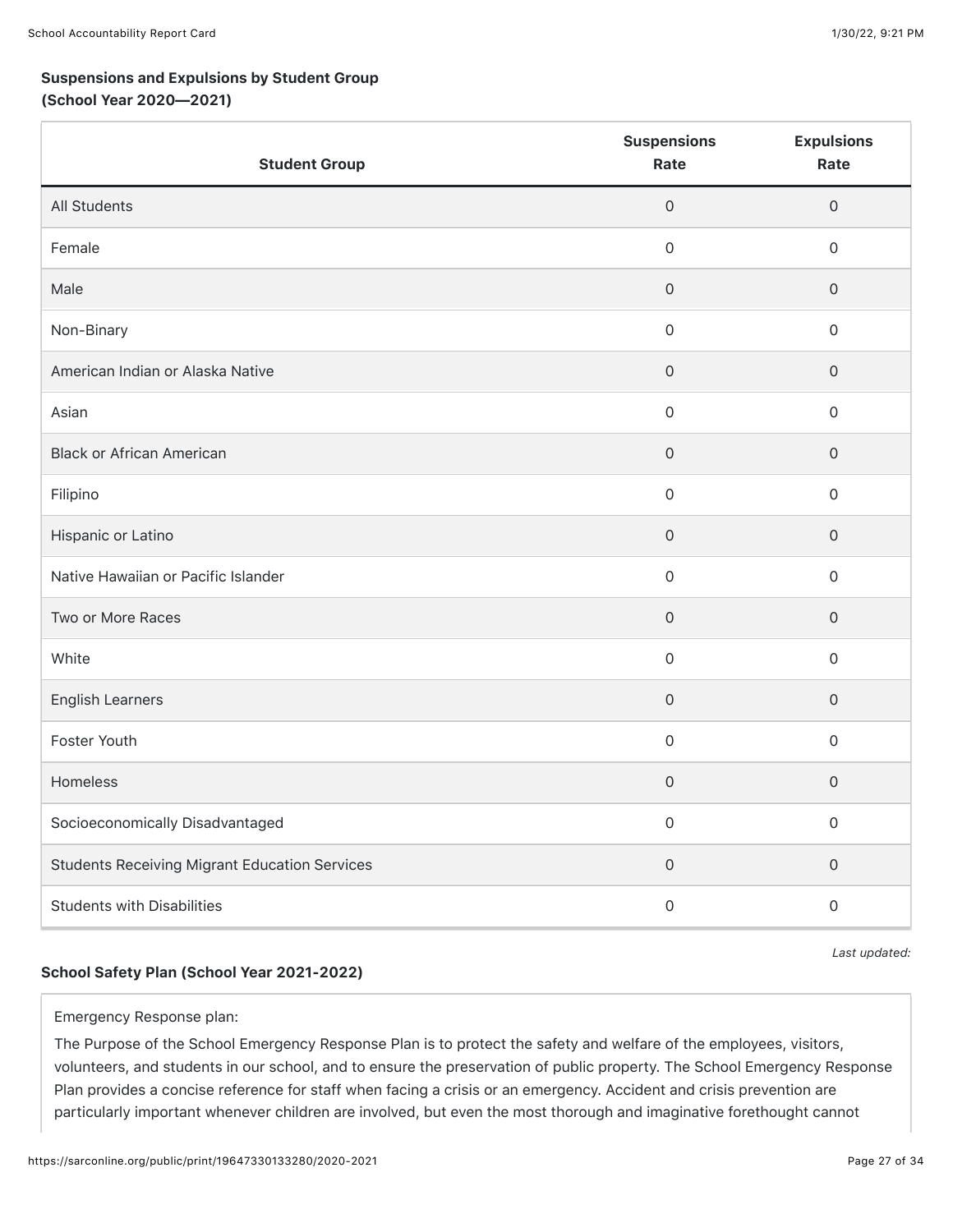prevent all emergencies. It is our responsibility to be prepared with management plans for foreseeable emergencies and for all staff members to know their roles in these plans.

The School Emergency Response Plan addresses our responsibilities in emergencies associated with natural disaster, human-caused emergencies and technological incidents. It provides a framework for coordination of response and recovery efforts within the School in coordination and with the county of Los Angeles, California. The Plan establishes an emergency organization to direct and control operations at the school site during a period of emergency by assigning responsibilities to specific personnel.

The School Emergency Response Plan:

• Conforms to the National Incident Management System (NIMS), the Standardized Emergency Management System (SEMS) and effectively restructures emergency response at all levels in compliance with the Incident Command System (ICS).

- Establishes response policies and procedures, providing clear guidance for planning purposes.
- Describes and details procedural steps necessary to protect lives and property.
- Outlines coordination requirements.
- Provides a basis for unified training and response exercises to ensure compliance.

#### Requirements:

The Plan meets the requirements of the State of California and the County of Los Angeles policies on Emergency Response and Planning, the National Incident Management System (NIMS), the Standardized Emergency Management System (SEMS) and defines the primary and support roles of the individual schools in after-incident damage assessment and reporting requirements.

#### Scope:

The Scope encompasses our schools. It addresses a broad range of major emergencies; such events include crimes committed on campus, hazardous materials emergencies, weather emergencies, earthquakes and fire. Also included are procedures for emergencies that may or may not require the full or partial activation of the School Emergency Response Team (SERT).

The objectives of the plan are to:

- Protect the safety and welfare of students, employees and staff.
- Provide for a safe and coordinated response to emergencies.
- Protect the School's facilities and properties.
- Enable the School to restore normal conditions with minimal confusion in the shortest time possible.

### Frequency:

Our staff is trained annually during In-Service Professional Development held in August.

COVID-19 SAFETY PROTOCOLS:

PUC Schools has implemented several procedures to protect team members, students and visitors.

Temperature taking and screening questions: Everyone is required to take a temperature check when entering the school site plus fill out a screening questionnaire to determine their exposure to the virus and grant or deny access to the facilities. Disinfecting Protocol: Maintenance cleans the facilities daily covering all surfaces and uses electrostatic sprayers once a week.

HVAC upgrades: All HVAC filters have been upgraded to MERV-13 and implemented an annual sanitation of the air stream to always ensure clean air.

Plexiglass: All front offices have plexiglass protection for our staff and are available for any staff member upon request. Mask wearing: guidelines to strictly enforce mask wearing all PUC Facilities have been implemented.

Social Distancing: Requirements to keep a minimum of 6ft in each direction is strictly enforced.

Last updated: September 2021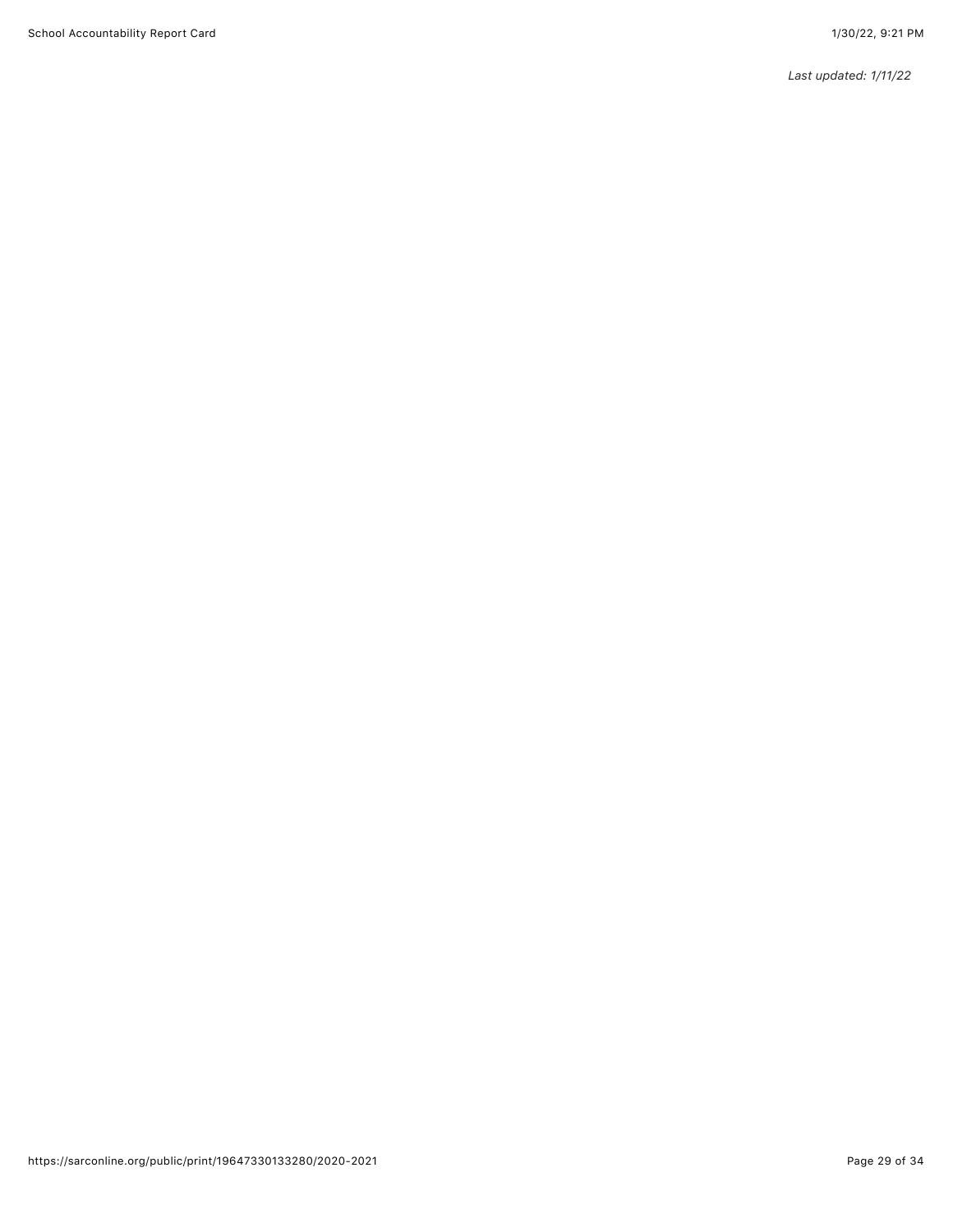## **D. Other SARC information**

The information in this section is required to be in the SARC but is not included in the state priorities for LCFF.

#### Average Class Size and Class Size Distribution (Secondary) (School Year 2018—2019)

| <b>Subject</b> |       | Average Class Size Number of Classes *1-22 Number of Classes *23-32 Number of Classes 33+ |  |
|----------------|-------|-------------------------------------------------------------------------------------------|--|
| English        | 30.00 | 8                                                                                         |  |
| Math           | 30.00 | 8                                                                                         |  |
| Science        | 30.00 | 8                                                                                         |  |
| Social Science | 30.00 | 8                                                                                         |  |

\* Number of classes indicates how many classrooms fall into each size category (a range of total students per classroom). At the secondary school level, this information is reported by subject area rather than grade level.

#### Average Class Size and Class Size Distribution (Secondary) (School Year 2019—2020)

| <b>Subject</b> |       | Average Class Size Number of Classes *1-22 Number of Classes *23-32 Number of Classes 33+ |  |
|----------------|-------|-------------------------------------------------------------------------------------------|--|
| English        | 30.00 | 8                                                                                         |  |
| Math           | 30.00 | 8                                                                                         |  |
| Science        | 30.00 | 8                                                                                         |  |
| Social Science | 30.00 | 8                                                                                         |  |

\* Number of classes indicates how many classrooms fall into each size category (a range of total students per classroom). At the secondary school level, this information is reported by subject area rather than grade level.

### Average Class Size and Class Size Distribution (Secondary) (School Year 2020–2021)

| <b>Subject</b> |       | Average Class Size Number of Classes *1-22 Number of Classes *23-32 Number of Classes 33+ |  |
|----------------|-------|-------------------------------------------------------------------------------------------|--|
| English        | 23.00 | 10                                                                                        |  |
| Math           | 23.00 | 10                                                                                        |  |
| Science        | 24.00 | 10                                                                                        |  |
| Social Science | 24.00 | 10                                                                                        |  |

*Last updated: 1/11/22*

\* Number of classes indicates how many classrooms fall into each size category (a range of total students per classroom). At the secondary school level, this information is reported by subject area rather than grade level.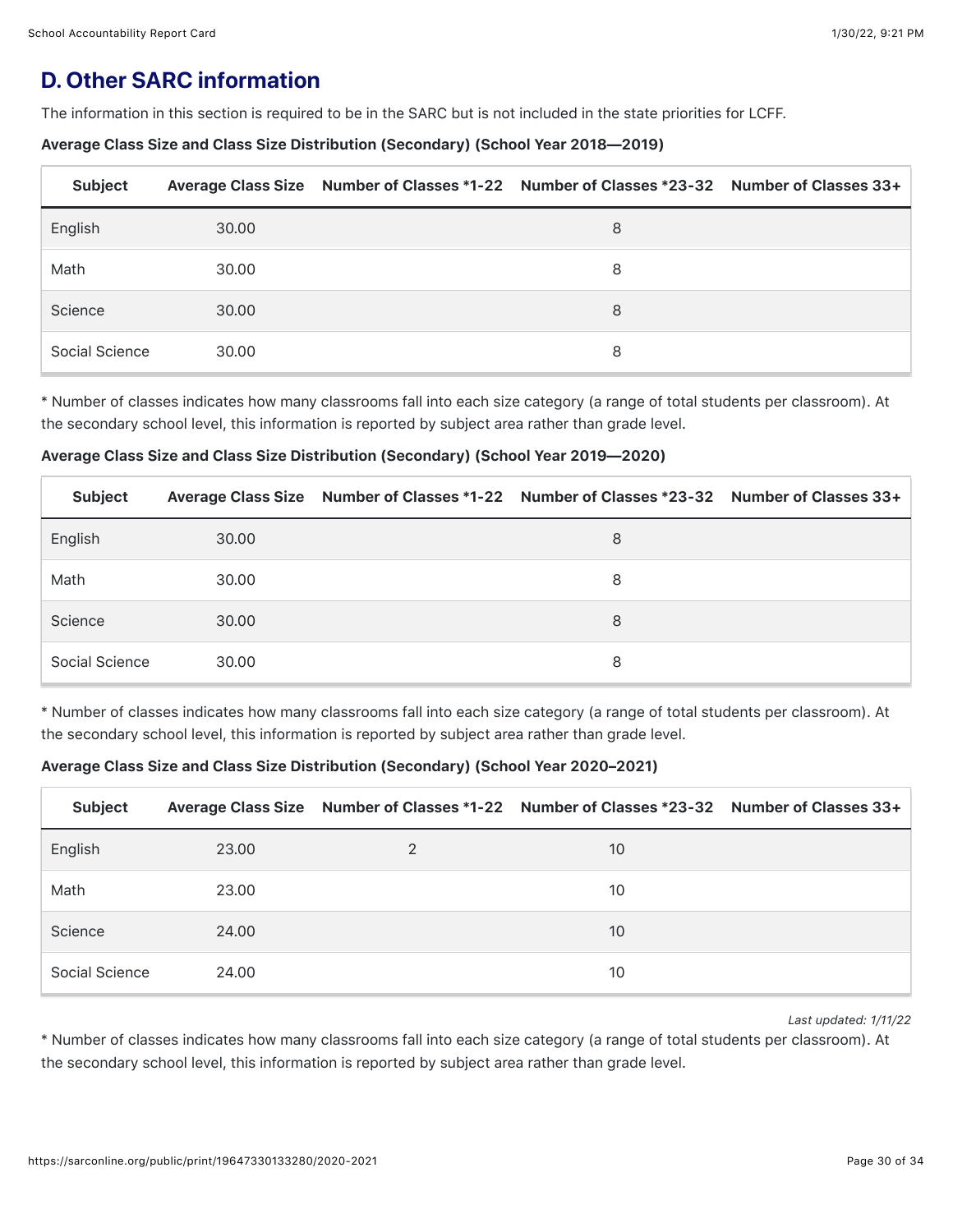#### Ratio of Pupils to Academic Counselor (School Year 2020—2021)

| Title                         | Ratio |
|-------------------------------|-------|
| Pupils to Academic Counselor* | 0.0   |

*Last updated: 1/1/00*

\* One full time equivalent (FTE) equals one staff member working full time; one FTE could also represent two staff members who each work 50 percent of full time.

#### Student Support Services Staff (School Year 2020—2021)

| <b>Title</b>                                                  | Number of FTE* Assigned to School |
|---------------------------------------------------------------|-----------------------------------|
| Counselor (Academic, Social/Behavioral or Career Development) | 0.00                              |
| Library Media Teacher (Librarian)                             | 0.00                              |
| Library Media Services Staff (Paraprofessional)               | 0.00                              |
| Psychologist                                                  | 0.00                              |
| Social Worker                                                 | 0.00                              |
| <b>Nurse</b>                                                  | 0.00                              |
| Speech/Language/Hearing Specialist                            | 0.00                              |
| Resource Specialist (non-teaching)                            | 0.00                              |
| Other                                                         | 3.00                              |

*Last updated: 1/1/00*

\* One full time equivalent (FTE) equals one staff member working full time; one FTE could also represent two staff members who each work 50 percent of full time.

#### Expenditures Per Pupil and School Site Teacher Salaries (Fiscal Year 2019—2020)

| Level                                            | <b>Total</b><br><b>Expenditures Per</b><br><b>Pupil</b> | <b>Expenditures Per Pupil</b><br>(Restricted) | <b>Expenditures Per Pupil</b><br>(Unrestricted) | Average<br><b>Teacher Salary</b> |
|--------------------------------------------------|---------------------------------------------------------|-----------------------------------------------|-------------------------------------------------|----------------------------------|
| <b>School Site</b>                               | \$12324.99                                              | \$2580.99                                     | \$9744.00                                       | \$70608.10                       |
| <b>District</b>                                  | N/A                                                     | N/A                                           | \$8823.00                                       | \$78721.00                       |
| Percent Difference - School<br>Site and District | N/A                                                     | N/A                                           | 10.40%                                          | $-10.30\%$                       |
| <b>State</b>                                     | N/A                                                     | N/A                                           | \$8443.83                                       | \$84665.00                       |
|                                                  |                                                         |                                               |                                                 |                                  |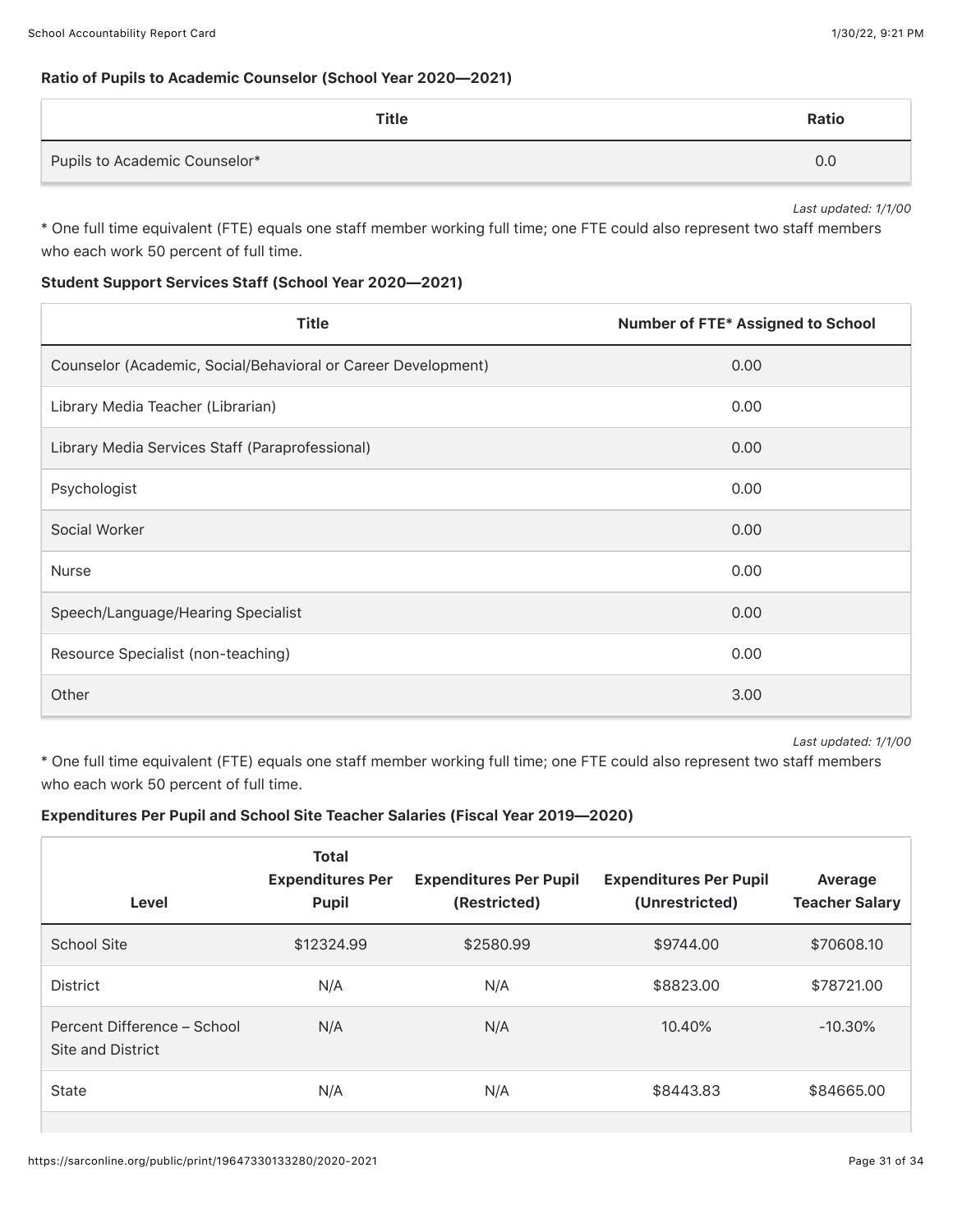Note: Cells with N/A values do not require data.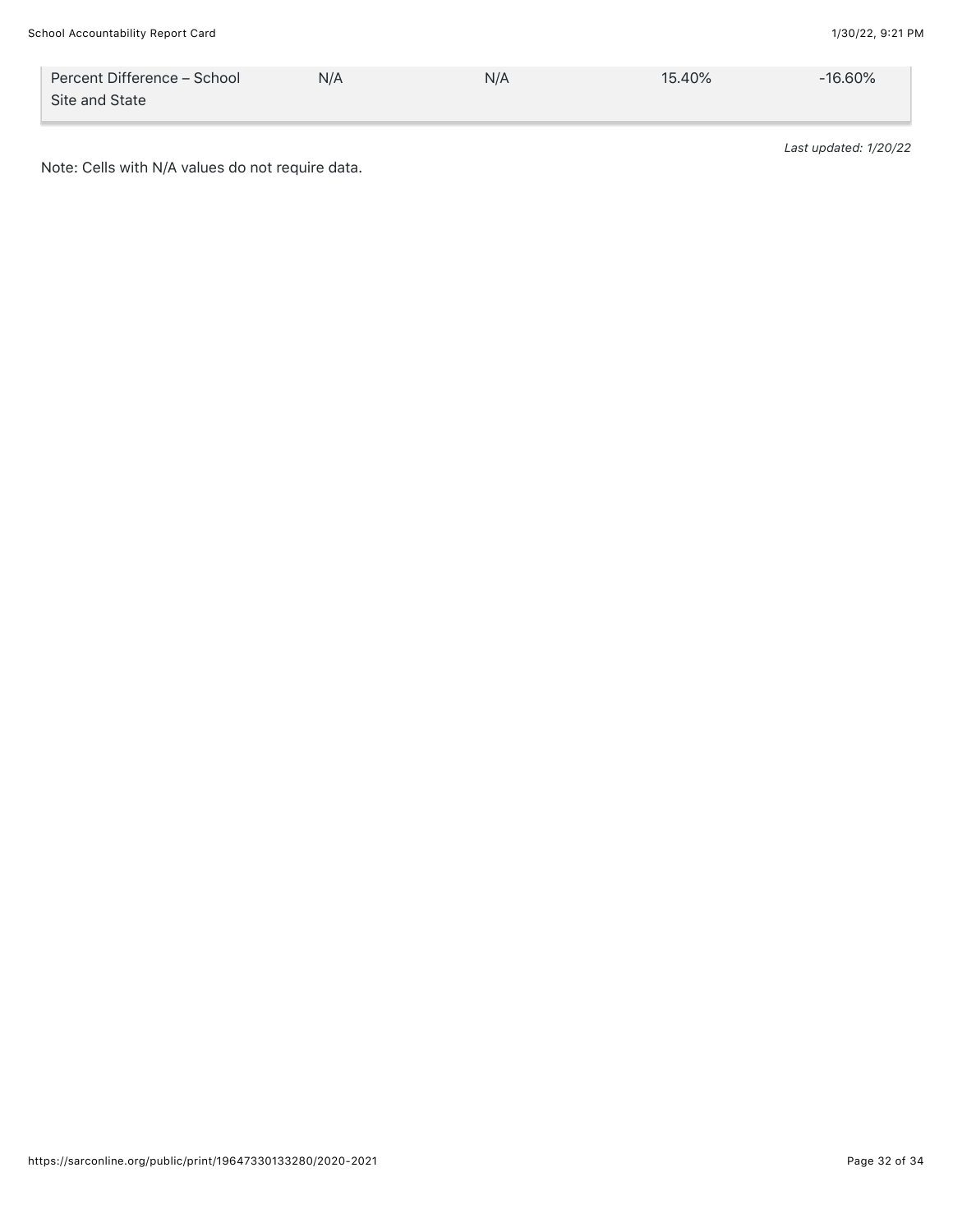#### Types of Services Funded (Fiscal Year 2020–2021)

Our program provides students with a full academic and arts curriculum. While at NECA, all of our students receive instruction in English, Math, History, Science and PE as well as 1 course in the Arts. 6th and 8th graders receive instruction in Music. 7th graders receive instruction in Visual Art as part of their core courses of study. Students whose first language is not English are provided with a protected daily block of English Language Instruction. The iREADY program for ELA and Math are also utilized and provide instructional support at each student's individual level. Time to work on the program is provided during the Advisory period once weekly in both ELA and Math. In addition to this, our school provides an after school program focused on academic support and enrichment. In our academic support component we provide homework help for all students and targeted intervention to specific students who need additional intensive support. As part of our enrichment program, we offer a variety of sports and clubs in our afterschool program. This year we will also be able to offer a limited selection of athletic sports as well. We also offer enrichment clubs such as the yearbook club, art club and hip hop club. Each year our club offerings are reviewed and changed according to student interest and need.

*Last updated: 1/11/22*

#### Teacher and Administrative Salaries (Fiscal Year 2019—2020)

| Category                                      | <b>District Amount</b> | <b>State Average For Districts In Same Category</b> |
|-----------------------------------------------|------------------------|-----------------------------------------------------|
| <b>Beginning Teacher Salary</b>               | \$46587.00             | \$50897.00                                          |
| Mid-Range Teacher Salary                      | \$74412.00             | \$78461.00                                          |
| <b>Highest Teacher Salary</b>                 | \$92389.00             | \$104322.00                                         |
| Average Principal Salary (Elementary)         | \$124955.00            | \$131863.00                                         |
| Average Principal Salary (Middle)             | \$136210.00            | \$137086.00                                         |
| Average Principal Salary (High)               | \$137581.00            |                                                     |
| Superintendent Salary                         | \$350000.00            | \$297037.00                                         |
| Percent of Budget for Teacher Salaries        | 28.00%                 | 32.00%                                              |
| Percent of Budget for Administrative Salaries | 5.00%                  | 5.00%                                               |

For detailed information on salaries, see the CDE Certificated Salaries & Benefits web page at [https://www.cde.ca.gov/ds/fd/cs/.](https://www.cde.ca.gov/ds/fd/cs/)





*Last updated:*